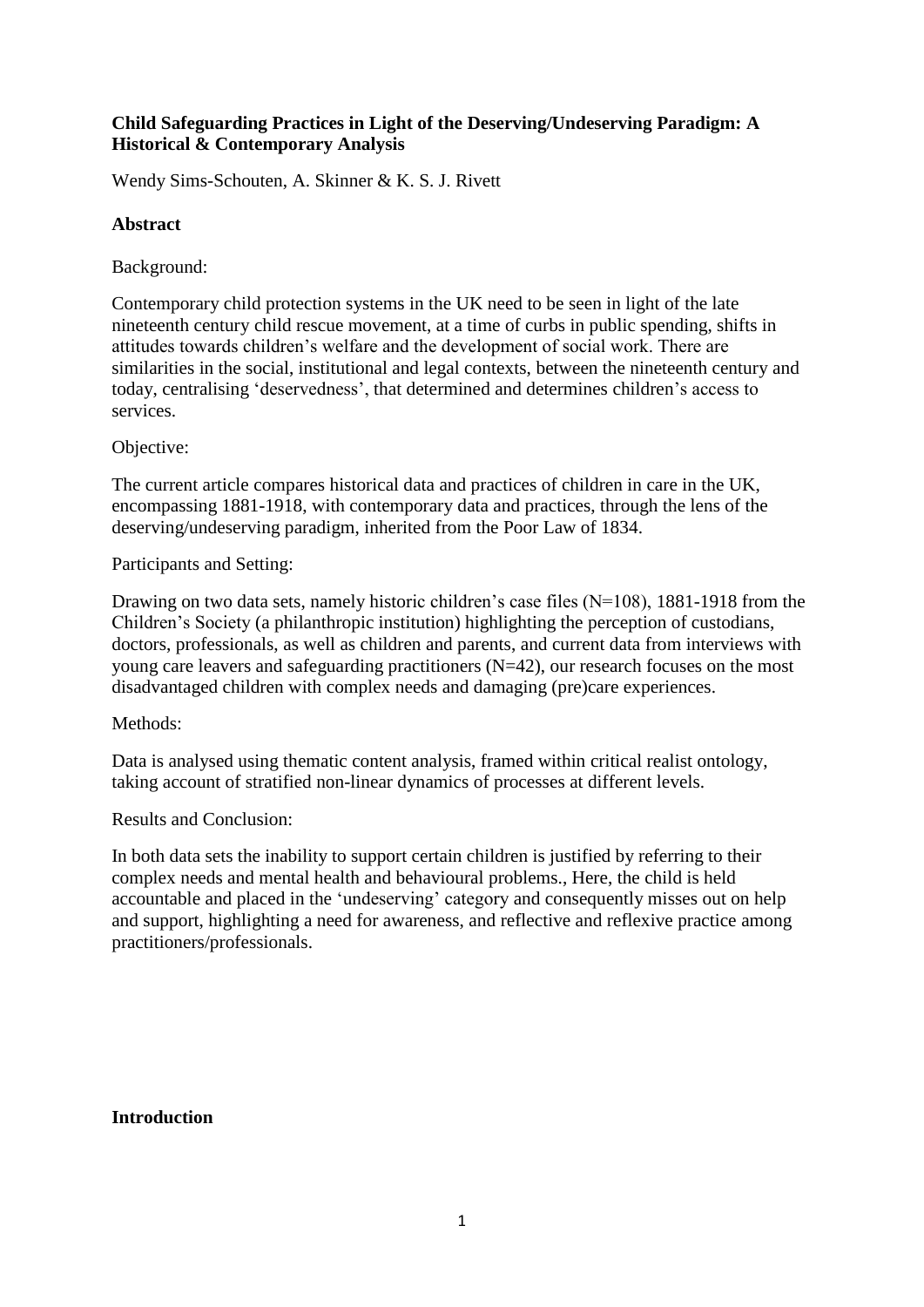The starting point for this research is the notion that many of the issues that concern contemporary practices regarding child safeguarding and child protection have a historical trajectory that inform the present (see also Cradock, 2014; Hacking, 1991; Skinner & Thomas, 2017). While there are a great many studies with a focus on child abuse and child welfare, either with a slant on historic practices (e.g. Delap, 2015; Gingell, 2001; Stewart, 2011 ) or contemporary practices (e.g. Bouma et al., 2018; Hood, 2016; Letourneau et al., 2018), there are no studies we are aware of which compare past and current practices and related conceptualisations simultaneously. The current article is novel in that it compares historical data and practices of children in care in the UK, encompassing 1881-1918, with contemporary data and practices, through the punitive lens of the deserving/undeserving paradigm, instigated (in theory and practice) by the New Poor Law of 1834. Our research focuses on the group of young people referred to by Stein (2006) as 'victims', a term used for the most disadvantaged children who have spent time in care, have complex needs and have had the most damaging pre-care family experiences. Their time in care is characterised by further difficulties, instability and disruption; after leaving care they are likely to be unemployed and to become homeless, to be lonely and isolated and have mental health problems (Hood, 2016; Stein, 2006).

Contemporary child protection systems in the UK need to be seen in light of beliefs and practices inherited from the nineteenth century child rescue movement and the development of social work. From the second half of the nineteenth century, child safeguarding in the UK was organised through a combination of state support and philanthropic voluntary agencies; one example of a voluntary organisation was the Waifs and Strays Society (currently known as the Children's Society) established in 1881 by Edward Rudolph (Skinner & Thomas, 2017). State support for children was governed by the New Poor Law 1834, which also included (if necessary) admitting children to a workhouse (Crompton, 1997). Yet, whilst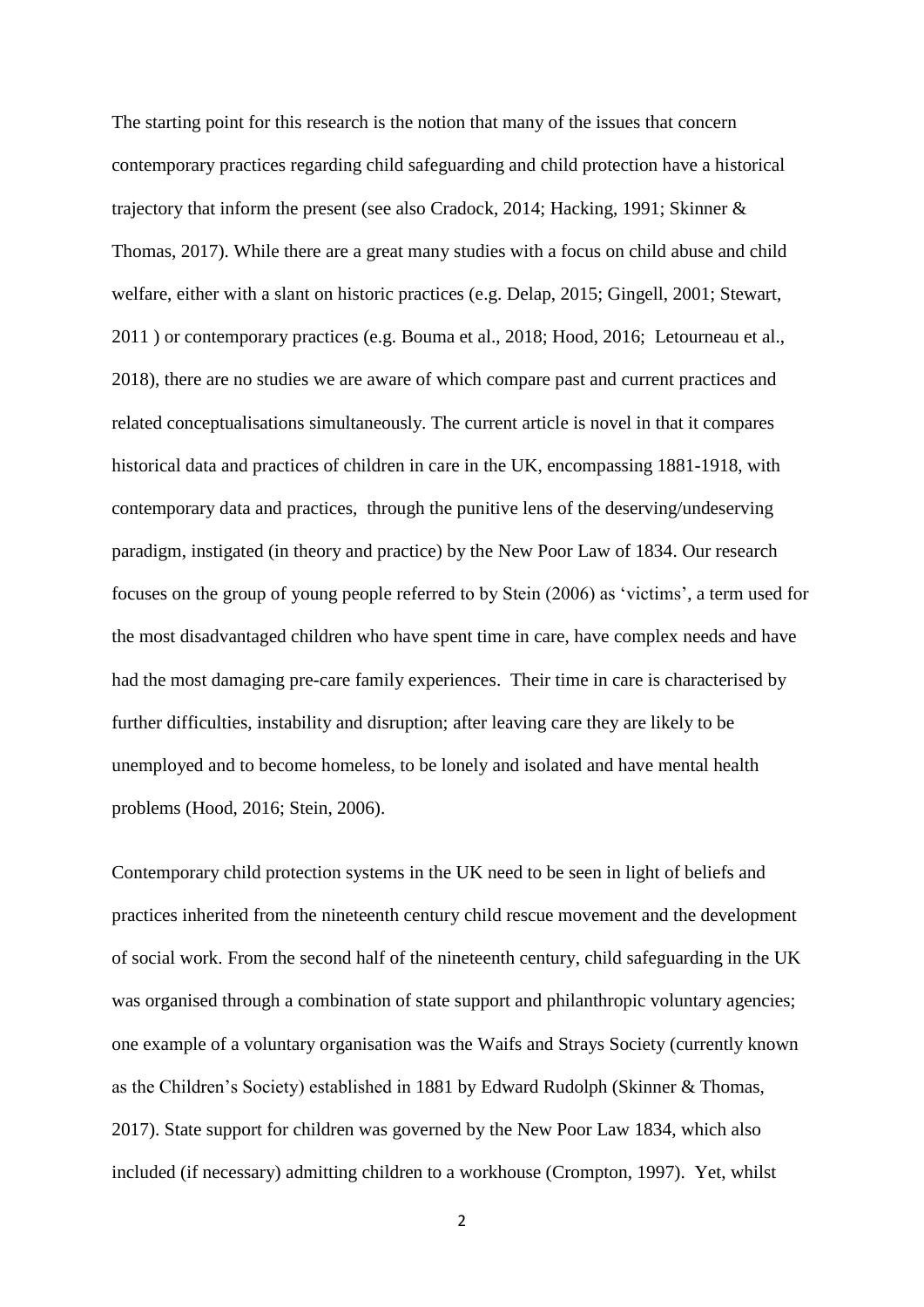child philanthropy developed, providing child care services as an alternative to the workhouse, Government welfare policy was focused on separating the 'deserving' from the 'undeserving', encouraging self-help and changing behaviour (Skinner & Thomas, 2017). During the latter decades of the nineteenth century, the Government cut back on public spending, restricting support in the community, with the intention to offer relief in the workhouse only. The Charity Organization Society, (COS) established in 1869, shared the views of the Government, worked with the Poor Law authorities and developed a system of personal social work (Lewis 1995, Hurren, 2015; Thane, 2012). Thus, the growth of child philanthropy coincided with a shift in cost-cutting, which could be seen as foundational to the social work that grew from it and, perhaps, even as an early example of the state outsourcing care of children to private interests.

Parental rights and state interference was contentious with regard to child welfare legislation. Additionally, conflicting attitudes to childhood whereby the child was either romanticized, or demonized, provided opportunities for inconsistencies in child welfare (Burnham, 2011; Cox, 2013). Regardless of these factors, the shift in social policy from laissez-faire to social control over childhood underpinned childcare legislation (Donzelot, 1997; Hendrick, 1997). The link between poverty and moral and individual failure was a primary concern for the philanthropic rescue agencies, in particular for the COS, who are seen as the early pioneers of social work. Their casework approach was based on investigative methods to ascertain the cause of poverty not the effect; and considered immediate material relief would not solve the problem long term (Author, 2017). Lifestyles of deserted wives were under scrutiny to ensure they were not considered to be 'irresponsible' or 'immoral' (Levine-Clark, 2010). Disapproval of lifestyles could result in the withdrawal of COS help which could force the family into desperate circumstances and dependent on the state; children rescued for child protection reasons such as neglect, or abuse and committed to care, could be caught up in the juvenile justice system and therefore criminalized (Cox, 2013).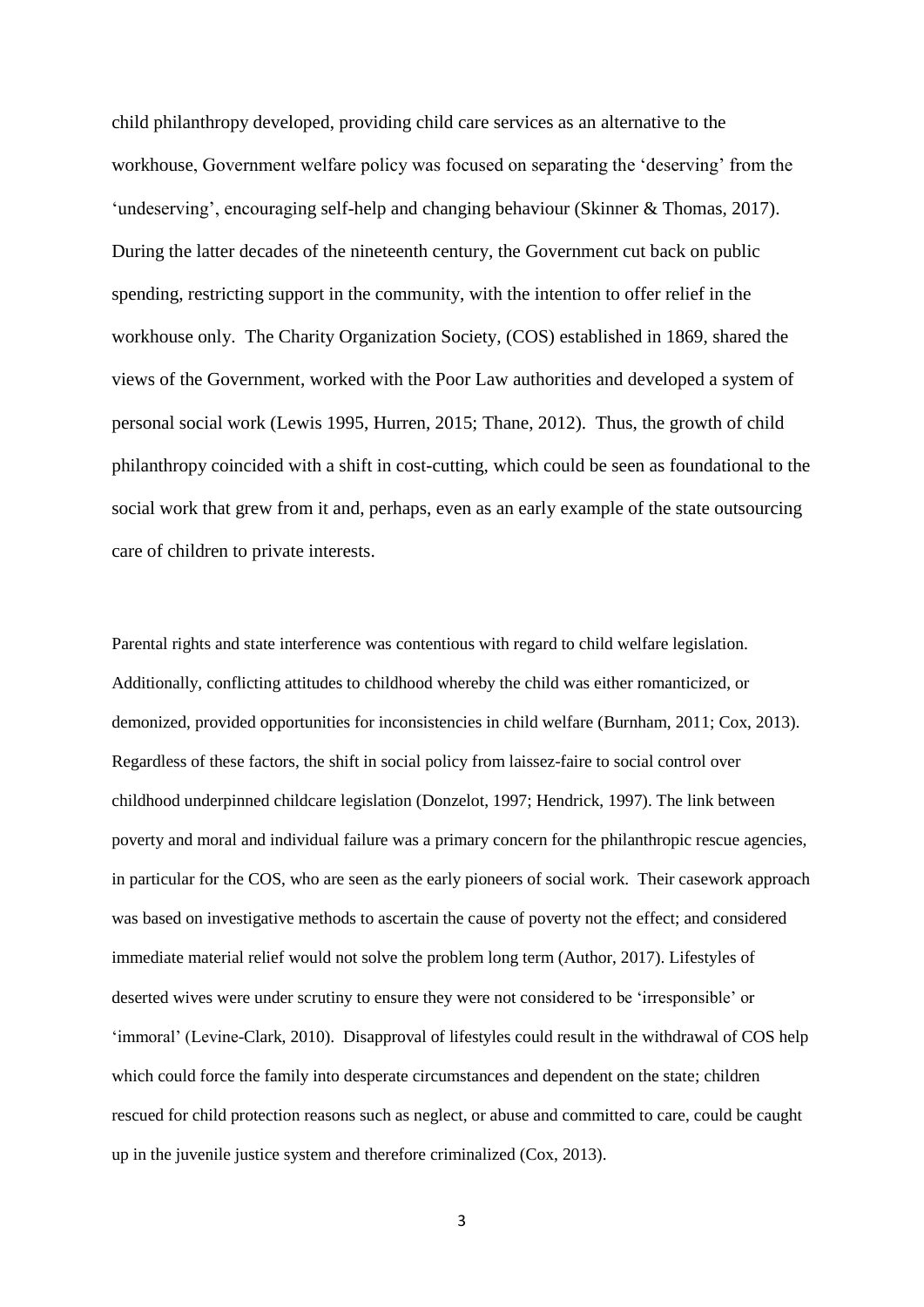A coordinated strategy towards child safeguarding was not formulated until the latter half of the 20<sup>th</sup> century and until then, child abuse and neglect were the province of public and private agencies (Gingell, 2001). Child support with a focus on mental health and wellbeing was influenced by the development of Child Guidance clinics from the early 1900s in the USA and the 1930s in the UK, consisting of members of three professions, namely psychiatry, psychology and psychiatric social work (Polat, 2016; Stewart, 2015). The focus was very much on parenting, interpersonal relationships and emotional disturbance and issues such as 'maladjustment' and 'truancy' were located in family dysfunction and perceived as outward manifestations of inner psychological processes (Sohasky, 2015). The institutions of Britain's welfare state were consolidated in the aftermath of the second world war, culminating with the establishment of the NHS (National Health Service) in 1948. A core component was free universal access to health services. Over the years various economic crises have mounted sustained attacks on collective welfare, introducing charges and market criteria into these (Sales, 2002). Currently, traditional goals of social justice and collective responsibility for public services have been abandoned in favour of individual achievement and neoliberalism (Harvey, 2007). This focus on individual accountability and responsibility strongly resembles the 'deserving/undeserving' criteria, introduced by the New Poor Law in 1834.

There is evidence that at present and in the past, certain children miss out on support and interventions due to complex needs, financial cuts, and ever changing thresholds (e.g. see Beito, 2011; Fong et al, 2018; Morrison, 2016; Rivett & Kelly, 2016). Yet, underlying causal factors, material (such as budget cuts), and institutional (such as disconnections/fragmentation in the system) are all too often ignored here in favour of a focus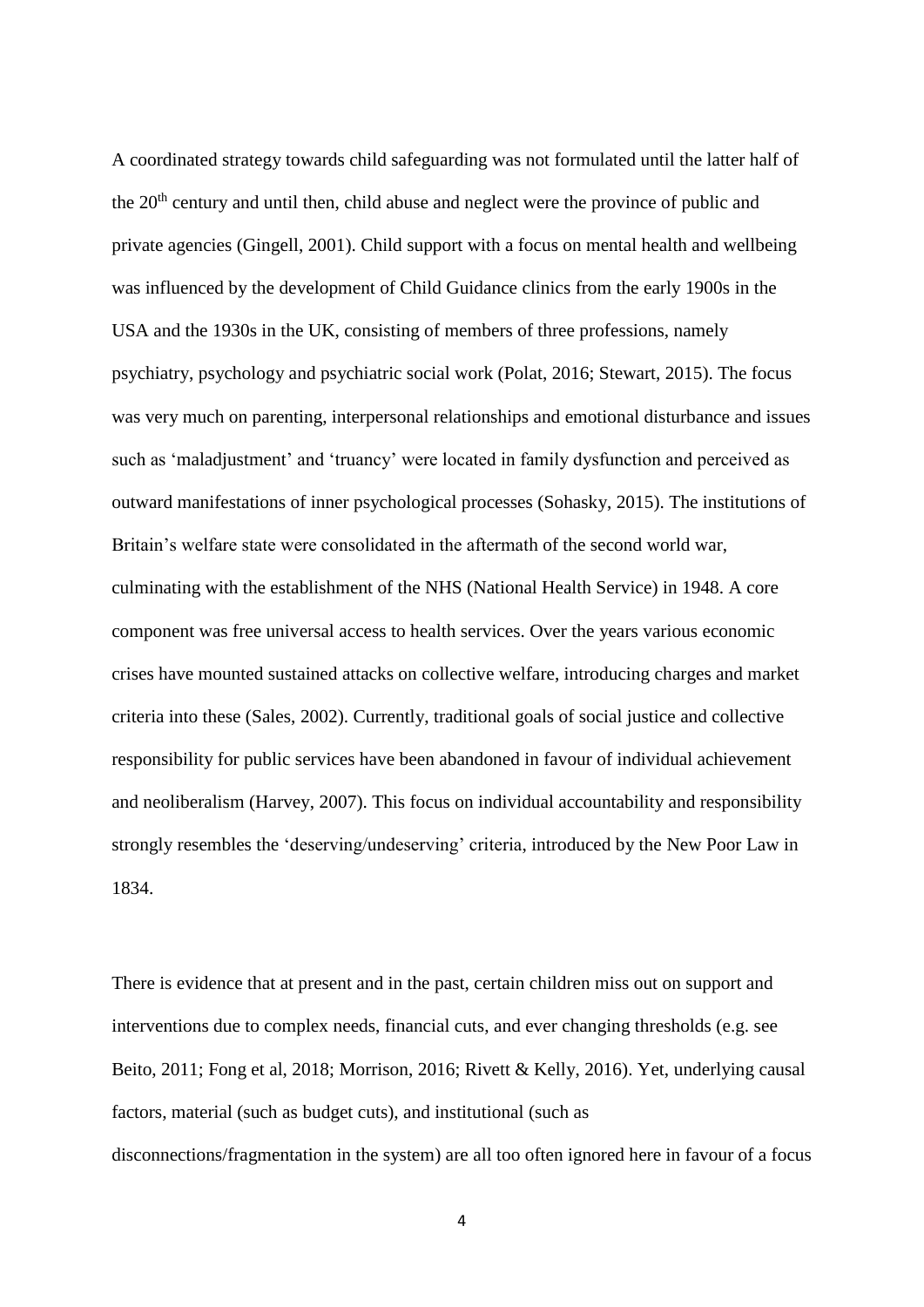on 'deservedness'. This can for example, be seen in the initial response to the sexual exploitation scandals in different cities in the UK (Rotherham, Derby, Oxford and elsewhere) where girls as young as 13 years old were abused and described by professionals as 'out of control', 'streetwise' and 'akin to prostitutes' (Delap, 2015; Morrison, 2016). Another example is the tragic suicide of a 14-year-old girl from British Columbia First Nations community, described by professionals as "street savvy", ignoring her distress, revealing a dysfunctional child protection system that is not reaching the children who need it most (Turpel-Lafond, 2014). This strongly resembles 'The Maiden Tribute of Modern Babylon', W.T. Stead's exposure of child prostitution in London, published in the Pall Mall Gazette in 1885. Drawing on Bhaskar's (1989; 2014) critical realist ontology, we argue that to fully understand the lasting impact of the 'deserving/undeserving' paradigm it is imperative to place this in a stratified discursive and non-discursive context, taking account of causal mechanisms at three levels – personal; material and institutional.

In this article we explore the ongoing role and influence of the 'deserving/undeserving' paradigm, introduced by the New Poor Law of 1834, distinguishing between families/children who were and were not entitled to help and support. This research aims to investigate causal factors (individual, material, institutional) and social structures that impact on the continued legacy of the 'deserving/undeserving' paradigm, i.e. the notion that interventions and approaches towards safeguarding, mental health and wellbeing in childhood are variable and obtuse, favouring some and not others. This research draws on two data sets, namely historic children's case files (N=108) from 1881-1918 from the Children's Society's (a philanthropic institution formerly known as the Waifs and Strays Society) highlighting the perception of custodians, doctors and professionals, as well as children and parents and current data from interviews with young care leavers and safeguarding practitioners (N=42).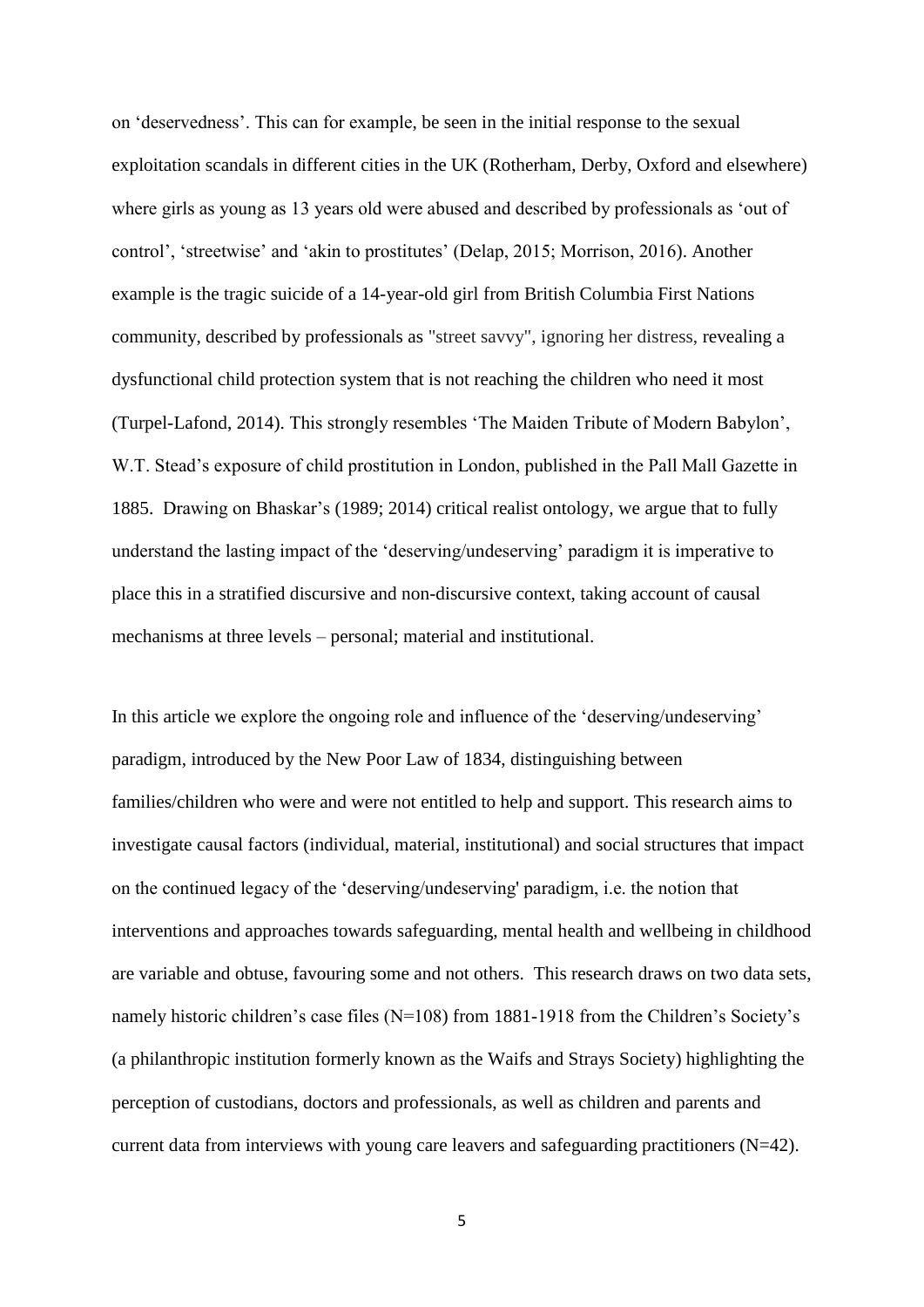Drawing on Bhaskar's (2014) critical realist ontology, we adopt a form of reasoning called retroduction, which involves moving from the level of observation and lived experiences to making (non-linear) inferences about underlying structures and mechanisms that may account for the phenomena involved. The key question here (and the focus of this article), is what mechanisms and causal factors (such as budget cuts, changing thresholds and related policies, as well as fragmentation in the care system) are at play and what is the legacy of the 'deserving/undeserving' paradigm. This will be explored in more detail below.

# **Method: Critical Realism & the 'Deserving/Undeserving' Paradigm**

Critical realism's central tenet is to promote awareness as a key strategy for tackling oppression, providing insight into the causal non-linear dynamics and generative mechanisms in the individual, the cultural sphere and the wider society. A central ontology of critical realism is that the world consists of social structures, is differentiated and stratified; to make sense of social life, we must understand the interplay between human agency (meaningmaking, motivations, intentionality) and social structures (enduring patterns, social rules, norms and laws) (Fitzpatrick, 2005; Houston, 2010). Here causal or generative powers are regarded as necessary tendencies of agents, social objects and structures, which may or may not be activated depending on conditions (Sayer, 2000). Taking historical and contemporary perceptions regarding safeguarding and child protection as a starting point, the approach adopted here works at what Bhaskar (1989) calls the 'real' level (exploring causal mechanisms that generate events, such as the availability of services), the empirical level (experienced events, e.g. in relation to trauma, abuse and stigma) and the 'actual' (events and processes in relation to child protection and safeguarding).

Popular discourse around 'deservedness', e.g. in relation to the vulnerability and/or malevolence of different types of children and their families often act as a locus for the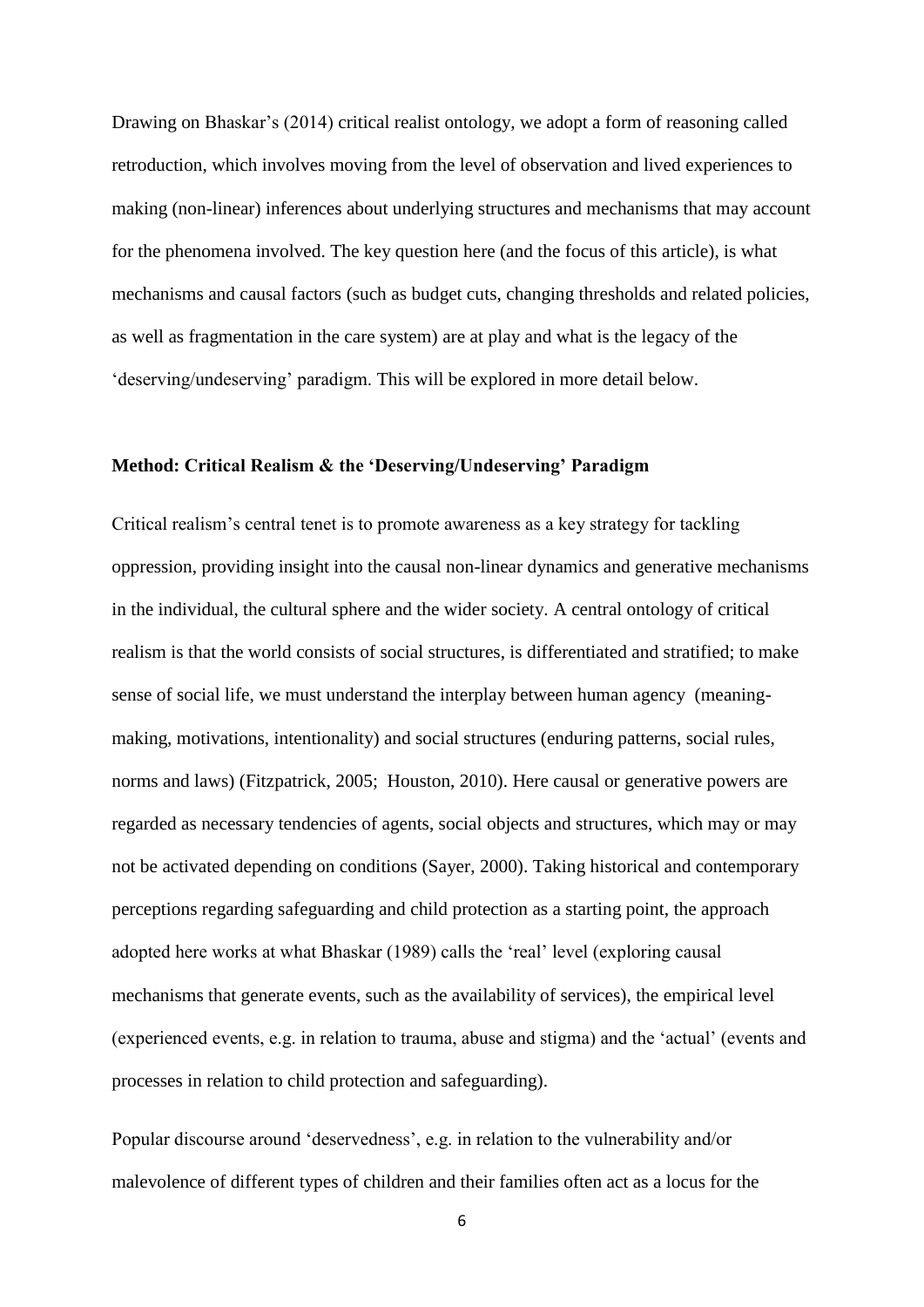manifestations of stigma, prejudices and deeper-seated anxiety, including perceptions of lifestyle choices, social-economic background and cultural characteristics (Morrison, 2016). Critical Realism influences the search for generative mechanisms, which might have combined to create a phenomenon over time, influencing particular outcomes and practices (Mutch, 2014). For example, historically bio-medical theories of inheritance and biological determinism in relation to 'mental deficiency', encouraged the belief that some individuals were biologically degenerate without hope of reform (Pilgrim, 2014). One example of a common mental classification used in relation to heritability in the early 1900s was 'feeblemindedness', which was often linked to 'moral incompetence' (Sohasky, 2015). Whilst 'feeblemindedness' is no longer used, there is evidence that 'moral competence' and 'moral incompetence' are terms that are still applied to child behaviour in certain situations. For example, a sexually abused child may bring to their foster placement challenging behaviours, some of which will be sexualised, and foster carers may inappropriately manage the situation by punishing the child for their 'immoral tendencies' (Fisher, 2000; Hardwick, 2005). In addition to this, there is evidence that social workers view their clients (usually mothers) as motivated to change if they agree with them and as resistant, and therefore 'risky' as parents if they do not (Holland, 2000). Links are also made to social and economic factors that contribute to the 'respectability' of families and children, such as in the case of the sexual exploitation scandals discussed earlier on.

For social care and child protection, this means that there needs to be a recognition and awareness of social structures and conditions which re-affirm or challenge its essential remit within to care, control and cure, including the day-to-day contradictions involving the 'personal' and 'political' (Fitzpatrick, 2005; Houston, 2010). Without this, there is a danger that judgements are made on the basis of who is 'deserving' and 'undeserving' of support. It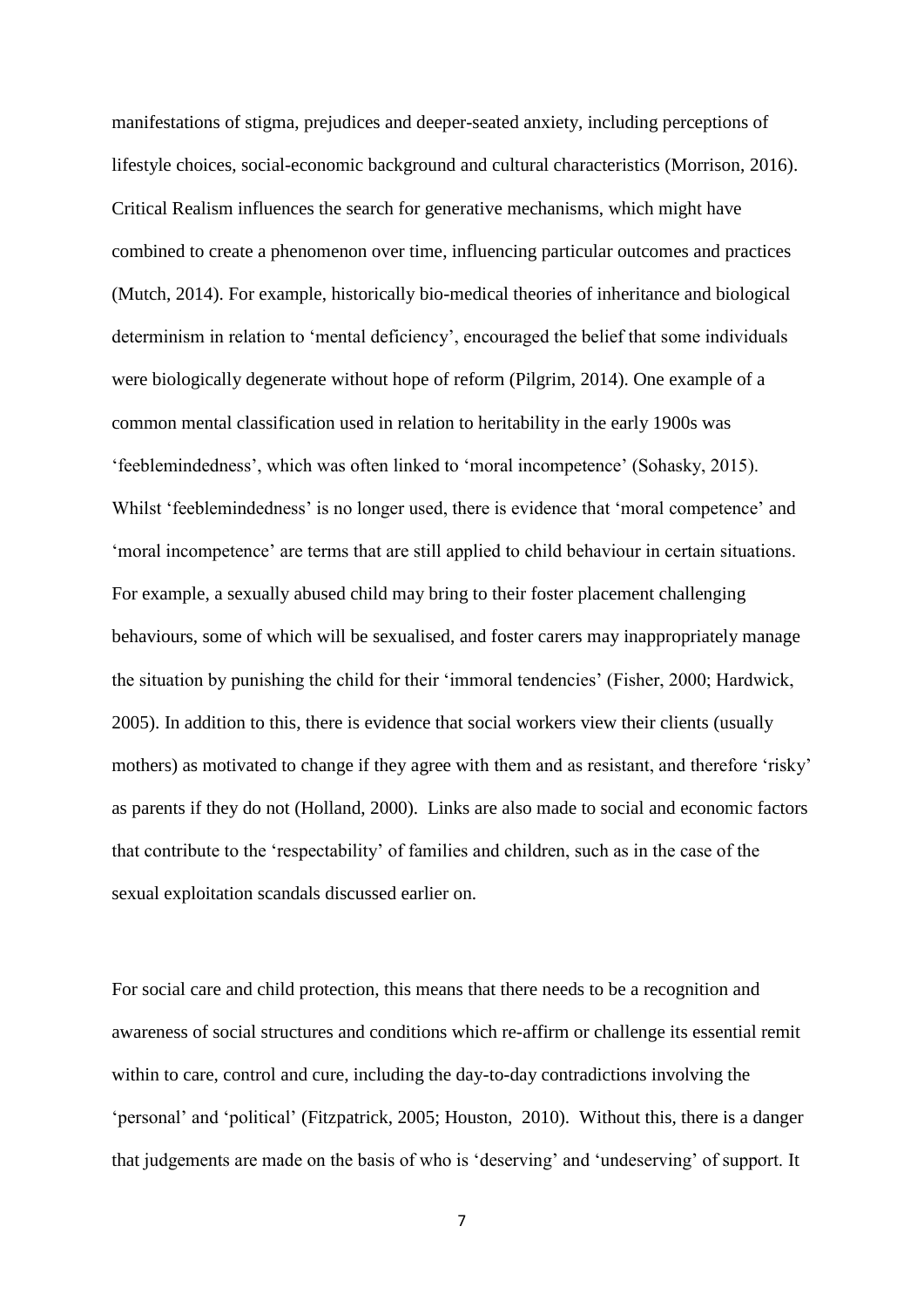should however, also be acknowledged that the complexity of definitions, conceptualisations and understandings of childhood, where some focus on the 'innocence of the child' and others view the child as an active agent in the perpetuation of pauperism through truancy and 'bad' behaviour, means that there is not a neat fit between childhood and the 'deserving/undeserving' paradigm (Morton, 2014).

The tenets of critical realism encourage a focus on the interaction between structure and agency in stratified entities, viewing context or situational influences as crucial to an understanding of processes and emergent outcomes (Kessler & Bach, 2014; Saka-Helmhout, 2014). This is different to a focus on generalizable laws postulated by positivists, or the emphasis on lived experiences or beliefs of social actors inherent in interpretivism. Our goal is to identify instances of the phenomenon under investigation and subsequently determine which conditions precede its appearance. Drawing on data from two data sets, one with a focus on historic case files/reports from children taken into care between 1881-1918 and one based on interviews with young care leavers and practitioners (between 2015-2018), this research aims to explore the interaction of agency and structure in contexts which have been shaped by long-run factors (Mutch, 2014). In accordance with the UK Data Protection Act (1998) and the more current General Data Protection Regulation (GDPR), which came into force on May 25, 2018, it was decided that it would be more appropriate to draw on interviews for the contemporary data set; access to case reports for the contemporary data set would have been problematic. The case files linked to data set one were in compliance with the 100 year data protection rule.

By comparing and contrasting historical and contemporary data, it is possible to gain insight into historically conditioned conceptions, their (non-linear) generative mechanisms, in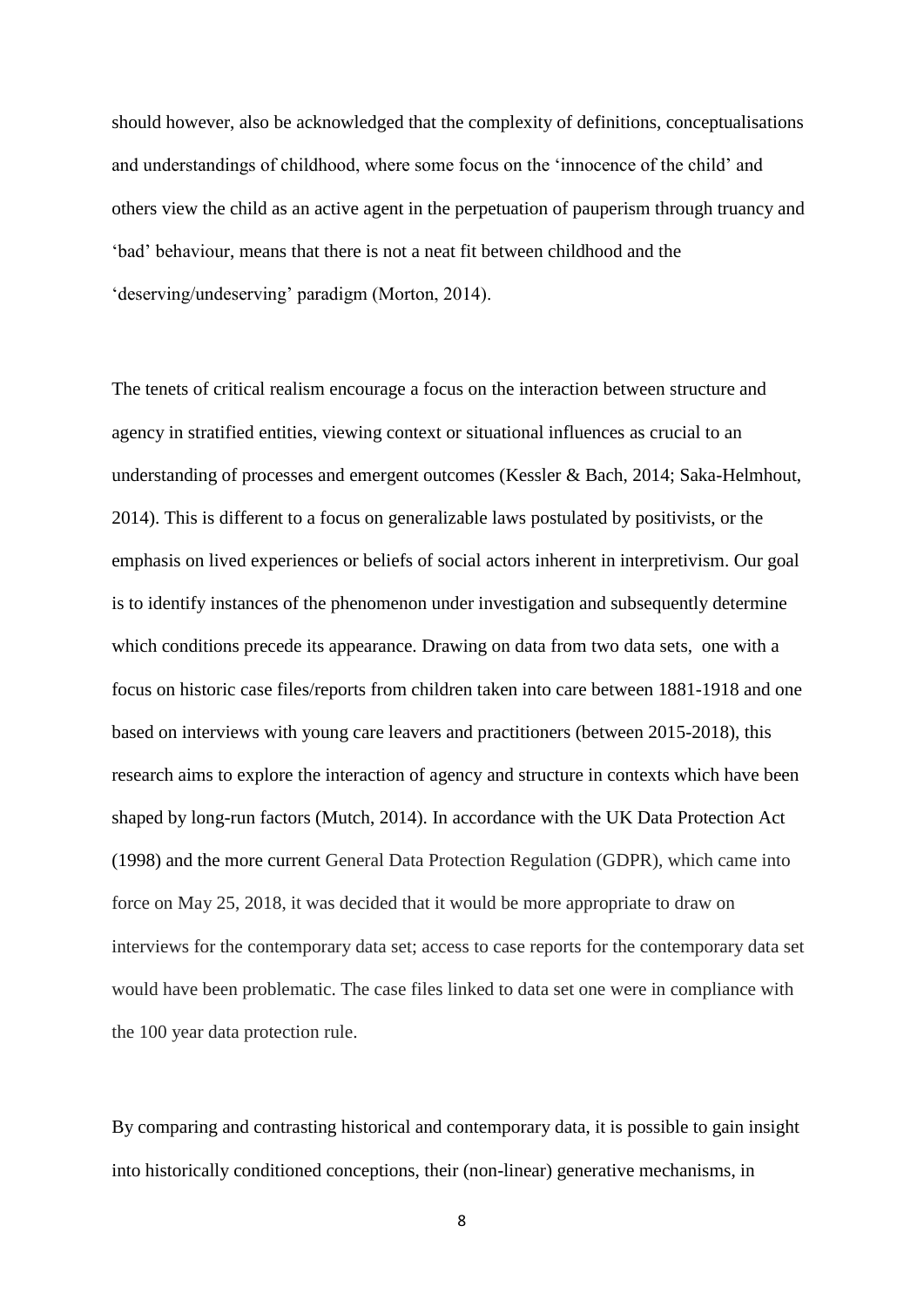relation to long-run (e.g. institutional and political) and shorter run factors (such as demographics and geographical location). For parity and in line with Stein's (2006) definition of 'victims', the focus of this study, only participants with complex (mental health) needs and damaging (pre and/or post) care experiences were included in this research.

### *Participants and Procedure*

Data set one consists of data from the Children's Society's (formerly known as the Waifs and Strays Society) children's case files from 1881-1918 highlighting the perception of custodians, doctors and professionals, as well as children and parents. About 22,500 children in England and Wales were looked after by the Waifs and Strays' Society between its foundation in 1881 and the end of the First World War in 1918; 108 case files were selected through keywords with a specific focus on complex (mental health) needs and pre/post care experiences.

Sampling of data for data set one was undertaken through a search of the online database (https://www.hiddenlives.org.uk/) and visits to the Children's Society archives in London. The online search, visits to the archives and subsequent in-depth analysis resulted in a selection of 108 case files (69 related to females and 39 related to males) that involved children/young people with particularly damaging care experiences, specifically in relation to mental health (of the child and/or the parent), abuse/neglect and damaging pre/post care experiences. The average age of the participants in data set one was 10 years old at the time of the application to the Waifs and Strays Society, with the youngest 2 years old and the oldest 16 years old. Case files contained correspondence from custodians, educators, medical officers, church reverends, practitioners linked to asylums and industrial schools, and parents, whilst the children were in care and on some occasions post-care (e.g. from the Aftercare association, the Girls Welfare department, Children's Homes and employers). In addition to this, a number of the files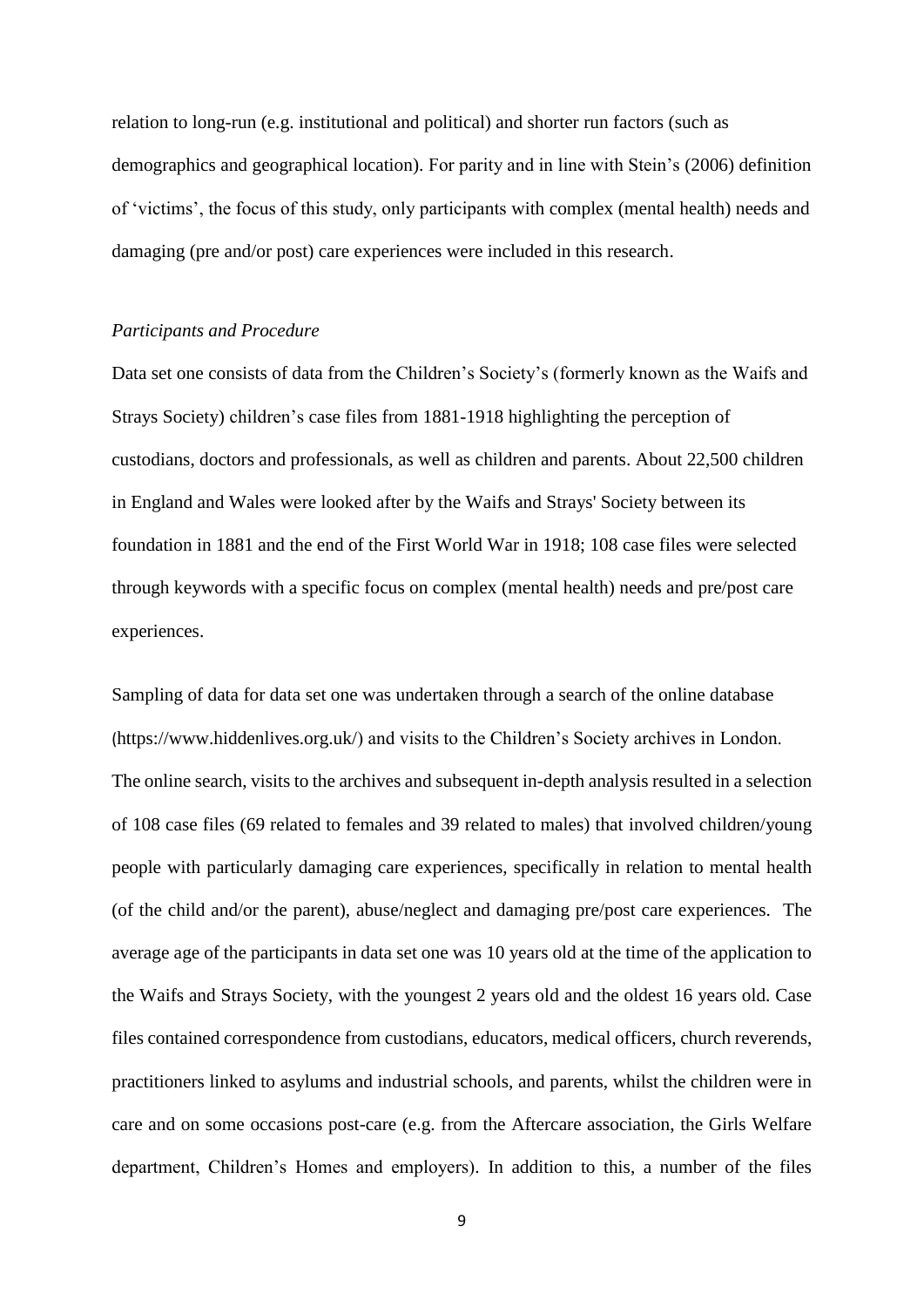contained correspondence from the children and young people whilst they were in care and post-care (N=18, aged between 10-50 years old).

'Mental issues' were discussed in relation to 69 of the children (keywords: mental illness; depressed; lunatic; insane; anxiety; mental deficiency; mental condition; mental capacity; mental trouble; unsound mind; acute mania; hysterical; melancholia; nervous breakdown; neurotic condition; imbecile; sensitivities; delicate nature; weak intellect; feebleminded; weakminded; congenitally deficient; brain trouble). In a total of 25 cases, reference was made to admittance to a mental asylum  $-13$  children (ten females and three males) spent time in an asylum before they turned 18 years old; 7 (one male and six females) spent time in an asylum from age 18 onwards and in relation to 5 children (all female) there was both talk of entering an asylum prior to turning 18 and after they were 18 years old. In the majority of the cases the families were described as dysfunctional (e.g. 'wretched', 'immoral'); in 22 of the cases one of the parents (usually the mother) was in an asylum. In 18 of the cases files, reference was made to child abuse/neglect. Suicide was referred to in 18 of the cases (of which 6 were successful).

Data set two comprises of semi-structured interviews (N=46) with young care leavers (N=24; mean age 18.5 years old) and safeguarding practitioners (N=22), undertaken in the South of England between 2015-2018, with a focus on pre/post care experiences and related support (it should be noted that every year around 10,000 16 to 18 year olds leave foster or residential care in England, see DfE, 2015). All care leavers in this study had been in the care system from an early age and had received support through CAMHS (Child and Adolescent Mental Health services) and other agencies (social work, care workers and additional counselling services) in the past; half of the participants had transferred to adult mental health services, whilst the others did not meet the threshold and/or were supported through other means. All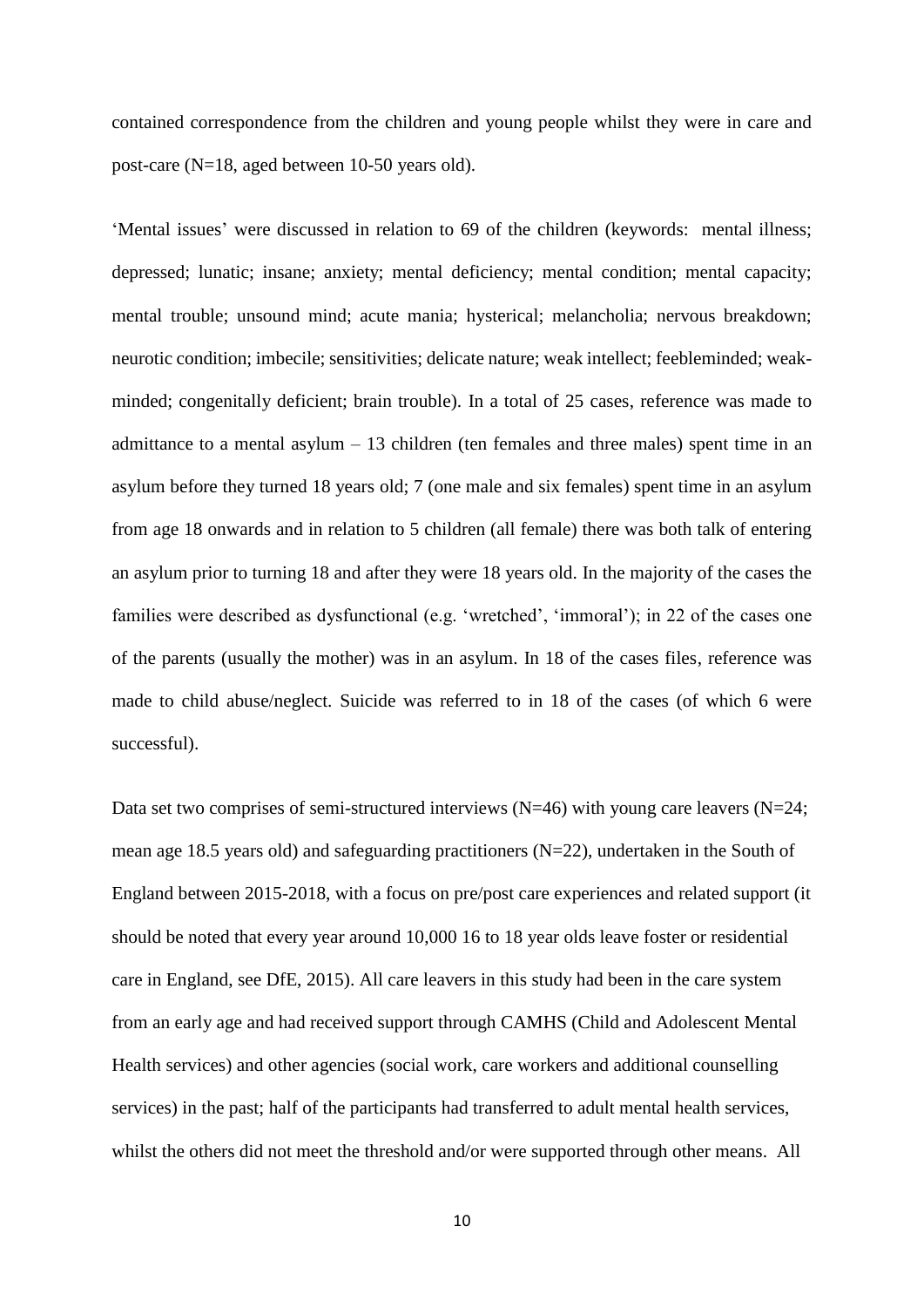participants were living in supported accommodation at the time of the interview and all had an unstable care trajectory (in line with Stein's (2006) definition of 'victims').

Of the twenty-four care leavers who took part in the interviews, eleven were males, and thirteen were female; seven of the participants were from a BME (black and minority ethnic) background (2 males – 5 females). Note that none of the participants in data set 1 were from a BME background. On average, the participants had spent ten years in care. The 22 (two males and twenty females; one was from a BME background) safeguarding professionals comprised of eight care-workers linked to family support charities and children's charities catering for children in care, care-leavers and vulnerable families, three family services managers; three service leads for young people's support and housing, four safeguarding officers linked to three secondary schools, two community care workers and two managers of a family centre. Data protection rules were followed and ethical consent was obtained for the interviews and the research was reviewed and approved by the University Ethics committee.

## *The three phases of analysis*

The research consists of three phases (in line with Authors, 2007; Authors, 2014). Phase one adopts a form of analysis with a focus on 'discovery' or retroduction in terms of the notion that this research seeks to develop as broad as possible an understanding of what factors might be relevant and then to test this iteratively against new information. To start this phase, a thorough and focused review of relevant (historic and contemporary) literature, policy documents and secondary data was conducted from as wide a perspective as possible allowing us to identify the most common recurring elements of embodiment, institutions and materiality that impact on the participants in the data sets (e.g. psychological and political structures, as well as contextual factors). Contrary to a literature review, which provides the theoretical basis for a piece of research and determines the nature of the research, this phase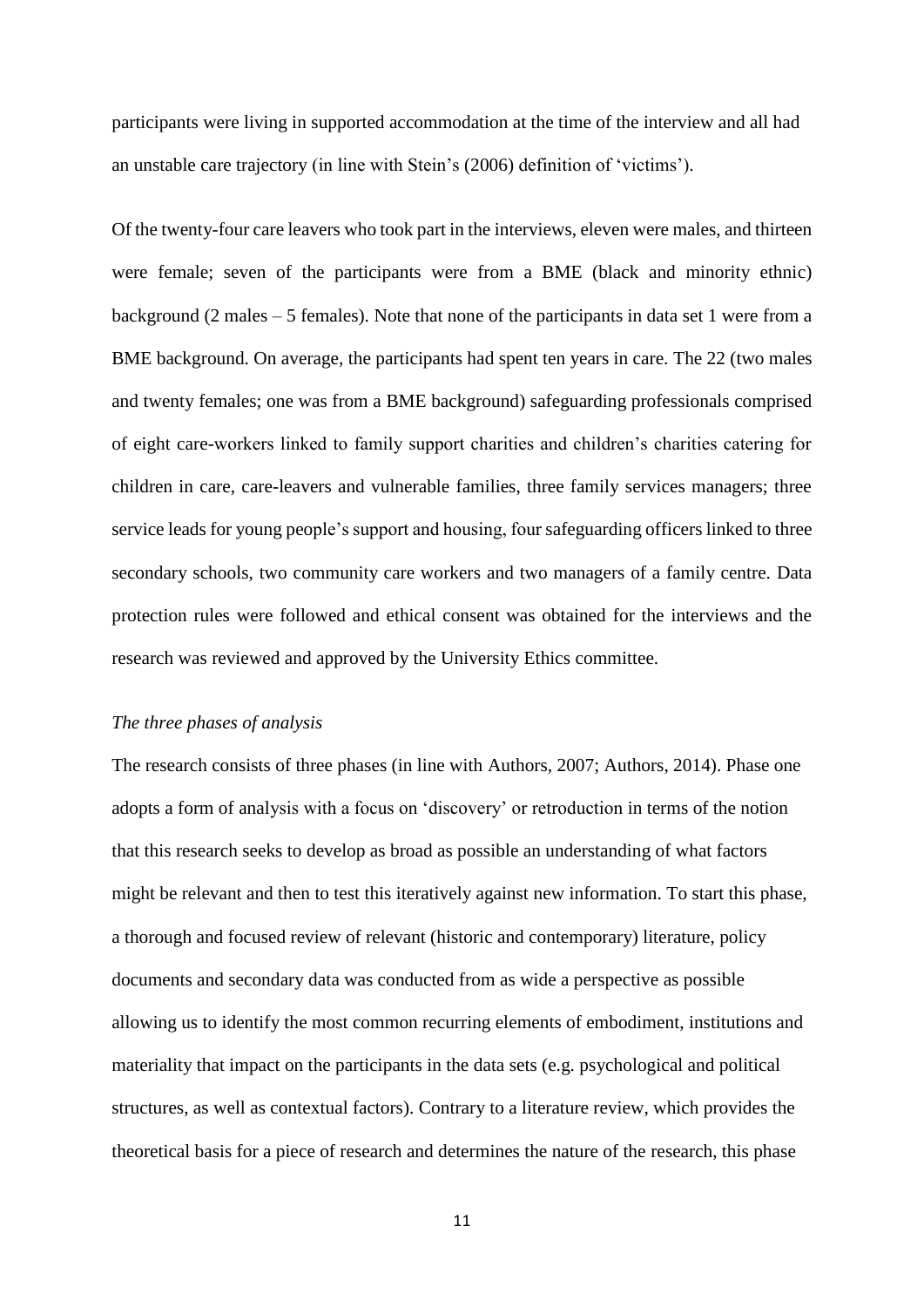turns to literature and research to identify some of the entities that may combine to form causal factors.

In phase two, thematic content analysis was applied to the data (both the historic and contemporary data), in order to identify themes within each data set and, compare patterns and contrasts within and across the sets. Thematic content analysis depicts the thematic content of interview transcripts and texts by identifying common themes in the texts provided for analysis (Anderson, 2014). A common list of themes were grouped and distilled from the data in order to provide insight into the communality of voices across the participants. Thematic content analysis was perceived as useful here, as it allows for both a quantification of data (through content analysis focus on measuring the frequency of different categories) and a qualifying narrative focus (through thematic analysis) (Vaismoradi et al., 2013). Phase three introduces the critical realist aspect, by examining the data in terms of how participants' personal, material and institutional contexts may provide the conditions for sense-making.

# **Data Analysis**

This section focuses on differences and similarities between the two data sets. Obvious differences were found in the language applied to 'mental health issues' in children; terms, such a 'feeble-minded', 'insane' and 'imbecile' are no longer in use. Interestingly though, in both data sets there were examples of failings in relation to supporting the most vulnerable children; the children referred to by Stein (2006) as 'victims', with complex (mental health) needs and damaging (pre and post) care experiences. For example, in both data sets there was evidence that responsibility for this group of children is passed on to others and/or discussed as out of the remit of the agency/Home involved. Some interesting similarities between the two data sets were also found in the correspondence of (data set 1) and interviews with (data set 2) children and young people, most notably around how the young people positioned themselves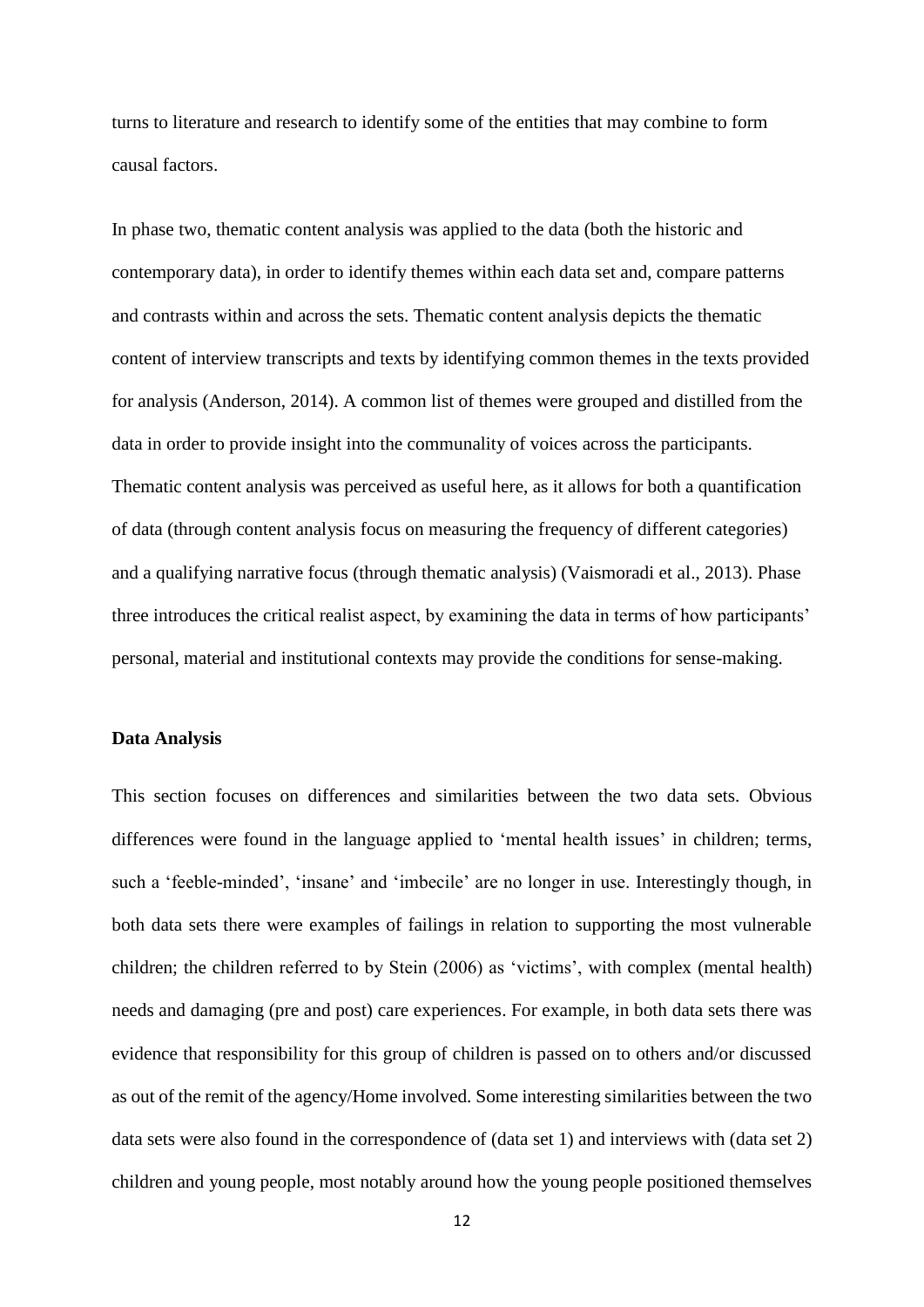in relation to being 'grateful for the support' and apologetic for their 'bad behaviour'. What the children and young people in both data sets have in common is their personal history of being in the care system with complex (mental health) needs, as well as their material context, placing them on the margins of society with no privileges at all; something that is reflected in both their narratives and the narratives of the professionals who work with them.

Themes were identified through data emersion; both data sets were given equal attention, so that full consideration could be given to repeated patterns within and across the data. Key themes are identified in Table 1 and 2. Table 1 summarises the themes linked to the correspondence from (data set 1) and interviews with (data set 2) safeguarding professionals; table 2 summarises the themes from the correspondence and interviews with young people in the respective data sets.

| <b>Themes</b>             | Data set 1 - Waifs & Strays | Data set 2 - interviews with |
|---------------------------|-----------------------------|------------------------------|
|                           | Society, 1881-1918;         | safeguarding practitioners,  |
|                           | Correspondence about the    | $N = 22$ .                   |
|                           | child, $N=108$ .            |                              |
| 'Beyond help'             | 46% (N=50)                  | 50% (N=10)                   |
|                           |                             |                              |
| Child/family needs as     | 19% $(N=20)$                | 50% $(N=11)$                 |
|                           |                             |                              |
| central                   |                             |                              |
|                           |                             |                              |
| 'Problematic children'    | $76\%$ (N=82)               | 59% $(N=13)$                 |
| (mental health issues and |                             |                              |
| behavioural issues)       |                             |                              |

*Table 1: Data from Safeguarding officers and practitioners*

|  | Table 2: Data from Young People |  |  |
|--|---------------------------------|--|--|
|--|---------------------------------|--|--|

|            | Data set 1 - Waifs & Strays | Data set 2 - interviews with |
|------------|-----------------------------|------------------------------|
|            | Society, 1881-1918;         | care leavers, N=24.          |
|            | Correspondence from the     |                              |
|            | child, $N=18$ .             |                              |
| 'Grateful' | 44\% (N=8)                  | 63% (N=15)                   |
|            |                             |                              |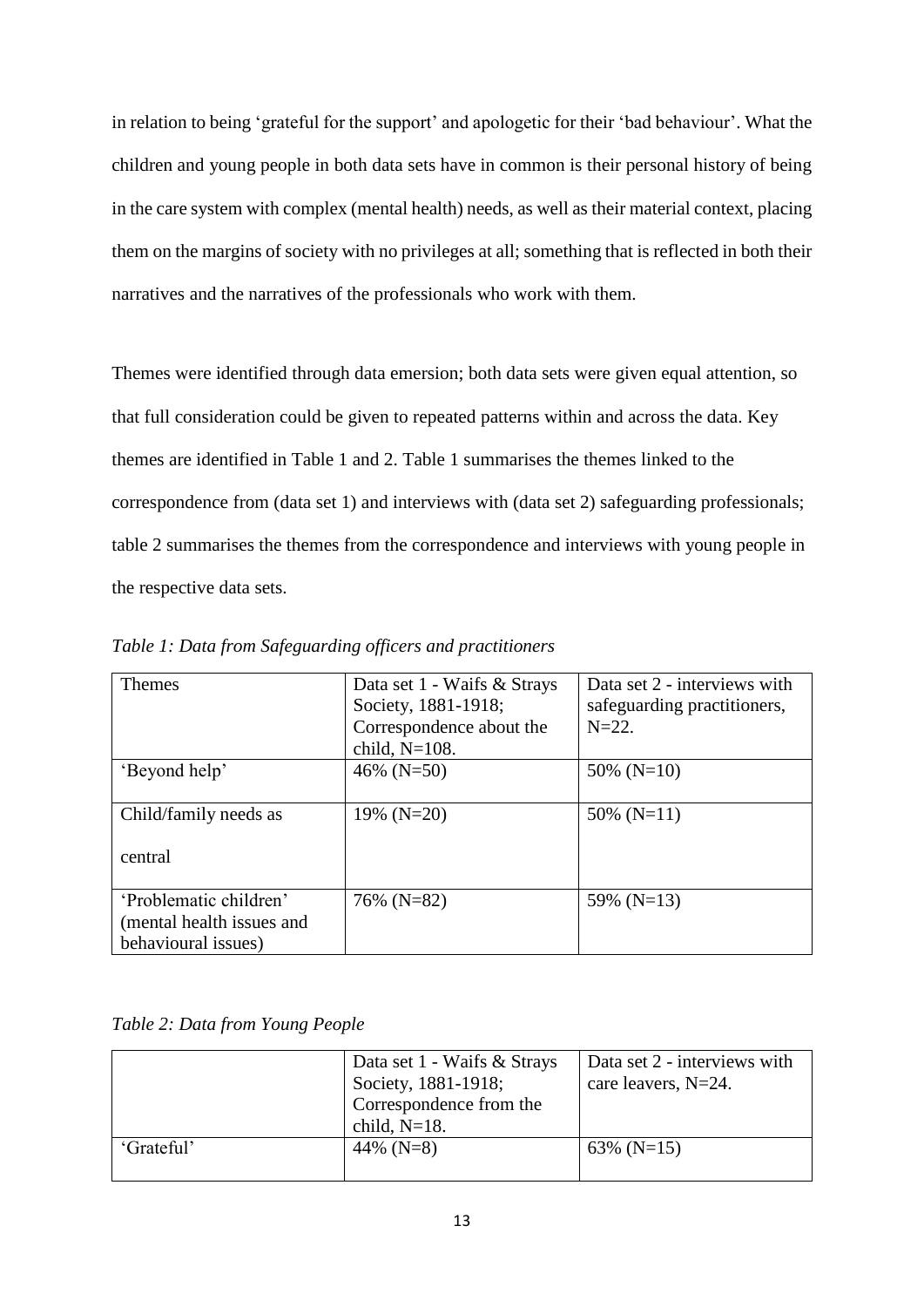| I used to be 'bad' | 33% (N=6) | 42% ( $N=10$ ) |
|--------------------|-----------|----------------|
|                    |           |                |

Table 3 (see appendix) summarises the outcome of phase 1 of the study and provides examples of psychological and political structures and institutions, as well as contextual factors in relation to the two data sets; note that this table is by no means exhaustive. In line with the critical realist approach discussed earlier on, these factors are treated as non-linear dynamics and generative mechanisms that may or may not be activated depending on conditions. The themes are illustrated by the extracts from each data set presented below, which will be analysed in light of phase 1-3. The first theme 'beyond help' highlights narratives with a focus on 'rejecting' children, e.g. turning them away and positioning their needs as too complex to cater for.

## Beyond Help

#### *Data set 1:*

The example discussed below is linked to case 6001; a boy born in 1894, who was taken into care in 1906 when he was 12 years old. His parents were both dead and he is described as an illegitimate child., In the correspondence (dated 1906-1913) he is described as 'frequently very peculiar in his manner'; a letter from the Medical Officer (1907) describes his intellectual capacity a subnormal; He is referred to as, 'hard to place' and spends time in various Homes and institutions. Included in the correspondence is also a letter from the boy indicating that he is, 'grateful for the support'. He ends up in the workhouse, from which he runs away in 1910. In 1913, when the boy is 19 years old, there is a letter, from the Boys Farm Home, an after-care training centre:

*This lad (nearly 20) is so seriously deficient mentally, and becoming worse, that I do not care longer to have him among the other boys. In consequence of the above fellow's mental condition he is unfit to remain in the Home, and under the circumstances am afraid that the*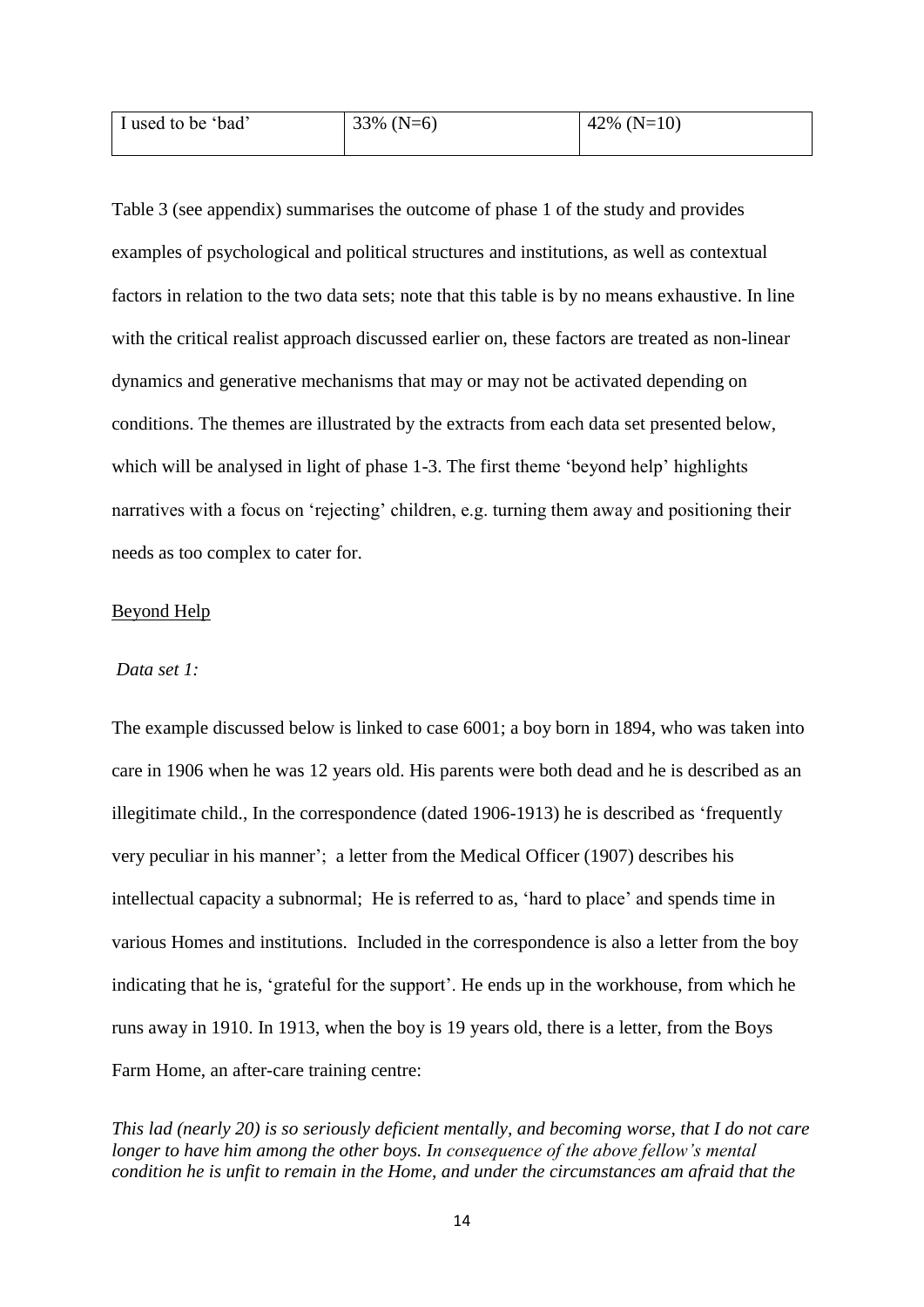*Union is the only alternative. Will you be so good, therefore, as to kindly see what you can do with a view to securing his admission to the local Workhouse in order that the Poor Law authorities, who have the means and power to provide the special training and care he evidently needs, can deal with the case.*

Throughout the case file, there is a suggestion that the various service providers (Children's Home, as well as the after-care training centre) are unable to cater for this boy. Here an association is made between him being, 'so seriously deficient mentally' and a need for his admission to the local workhouse. Thus, in light of his complex needs, it is decided that the only option left to him is that of the workhouse. The fact that the Poor Law authorities are constructed in terms of providing the, 'special training and care he evidently needs', should be seen in light of their harsh philosophy distinguishing between the deserving and undeserving poor (Author, 2017); it could be argued that in this case the latter applies to boy in the case file above.

## *Data set 2:*

In data set 2, reference was also made to an inability to deal with problems that the young person is presenting. The extract below comes from an interview with a safeguarding practitioner at one of the leading family support charities in England. The interview is around the services provided by the charity and in the discussion below the conversation turns to working with complex families:

*We are finding now, that there are a lot more complex families coming to us. Who have already hit crisis, and that's not what XXX was originally for, but it feels like now that there are gaps in the other services so we are getting more complex families who have already gone further down the kind of child protection journey.*

*I know there was one family where there was a young Mum who had quite a long track record of domestic abuse and she was a young Mum of, eighteen I believe, anyway, had two young children, was in a relationship again with an older man. There was history of her being in relationships with people whether, I think two men who had been convicted of child abuse. And previously we felt like services would have been there supporting her, getting her*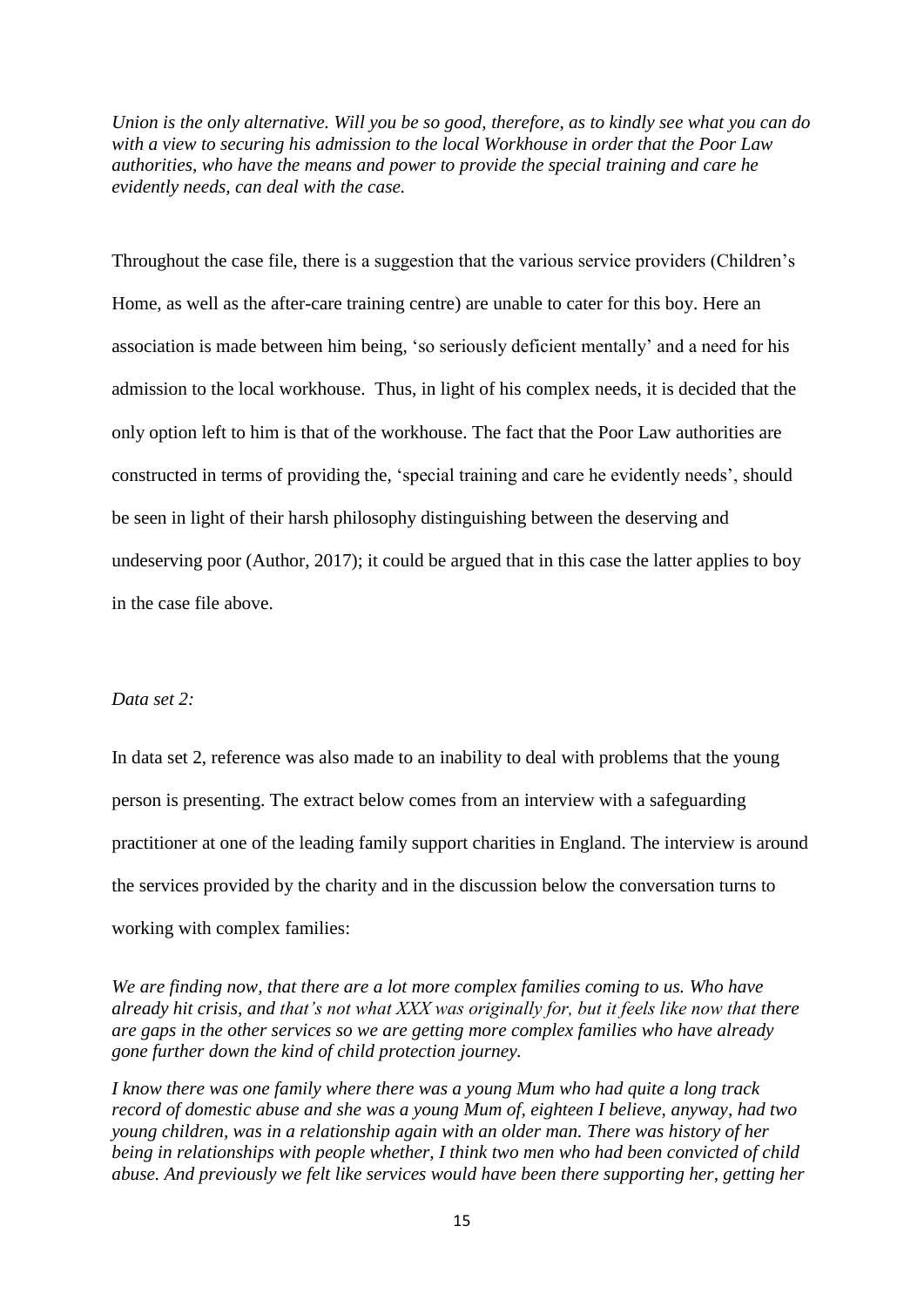*on to things like the empowerment program and, it's sort of seeing her as a real risk and seeing her children as at risk, and she was a care leaver as well so she had very little family support. But there didn't seem to be any care leavers' services or anything supporting her. And, when, when one of our volunteers went in to work with her, it was a lot more than they'd had training for because there, there were a lot of issues that actually we didn't know about, so when the health visitor had referred her on they hadn't been open about all the history of domestic violence and we do work with domestic violence but as long as we know about it. So when we then turn up and find out about the domestic and the history of sexual abuse and there's a man in the house that we don't know about, then that's a situation we're not happy to work with.* 

As with data set 1, in the extract above a link is made between 'complex families' and an inability to cater for them ('that's a situation we're not happy to work with'). In this case, the charity is passing the buck by positioning the family as unsuitable for (their) services. Research shows that people are most prone to passing the buck when they risk being responsible and possibly blamed for a bad outcome (Steffel et al., 2016). This is also evident from the reference to domestic abuse, the talk about the history of the young mother being in relationships with unsuitable males and the fact that she is seen as a 'real risk' (in relation to herself and her children). The last decade saw an increase in child protection cases in the UK and the implementation of safeguarding measures (e.g. by taking children into care) as a result of domestic violence (Hilder, & Bettinson, 2016). Domestic violence is now recognised as a public health issue and a significant child protection concern (Rivett & Kelly, 2016) with associated policies and legislations such as the Domestic Violence, Crime and Victims Act (2012). Yet, cuts to services, lack of joined up working between agencies and being classified as a 'real risk' and a 'complex family', such as the family in the extract above, means that they are missing out on the help they so desperately need.

# Child/family needs as central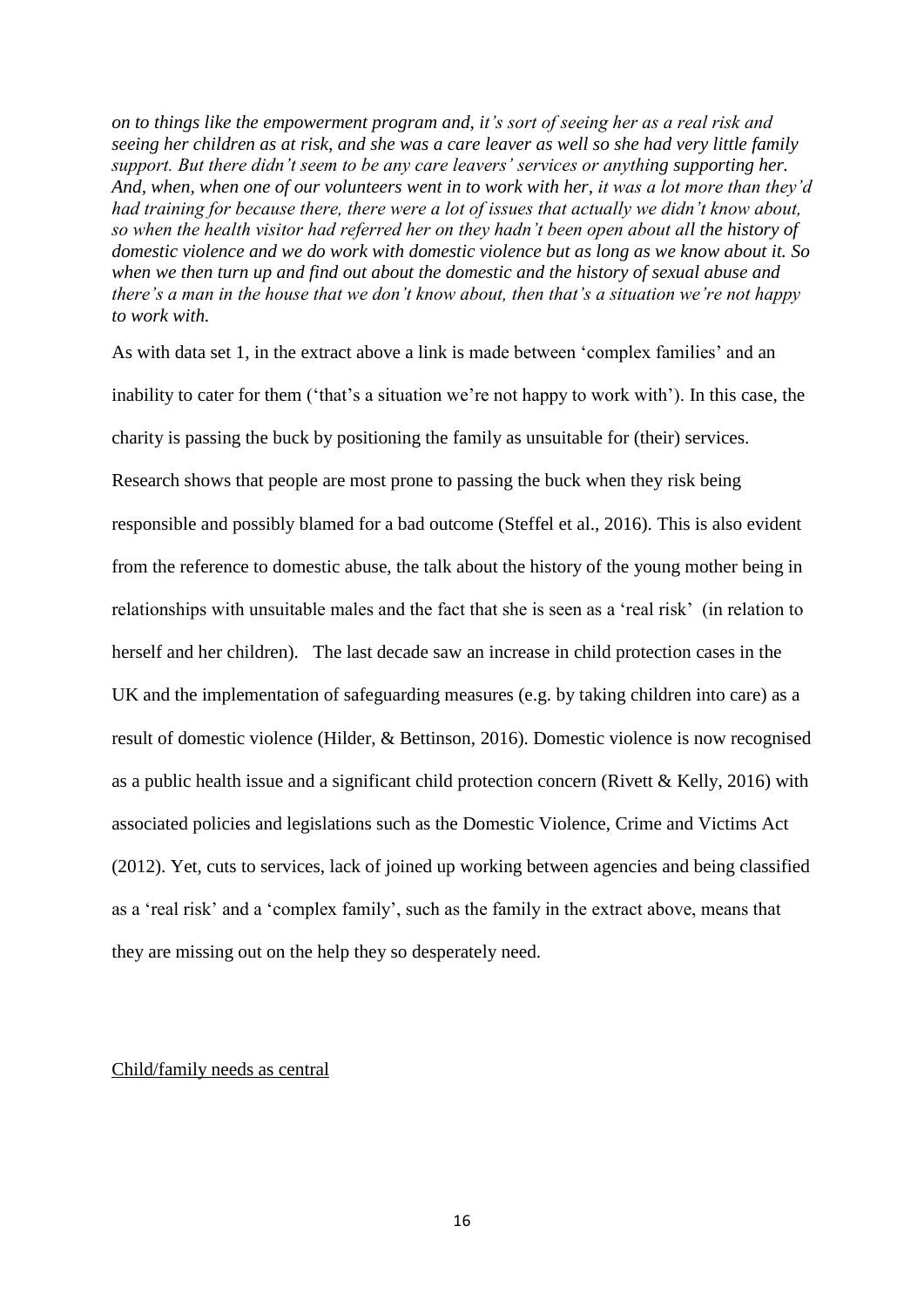As well as examples of failure to support 'victims', there are also examples (in both data sets) of a desire to provide support and strengthen collaborative networks, by taking the voice of the child/family as the starting point (addressed in 19% for data set 1 and 45% for data set 2).

#### *Data set 1*

The extract below is linked to Case 18451, a girl born in 1904, who is taken into care in 1914. Correspondence dates from 1914 to 1924 and includes a letter from the girl to the Waifs and Strays society (in 1921) in which she says that, 'I feel very grateful for all your kindness to me during the past years'. Throughout the correspondence there is reference to her 'mental condition', 'peculiarity of temperament', 'mental derangement' and 'insanity' . The Medical Officer links this to her menstrual periods, whilst correspondence in 1914 actually indicates that, 'the girl has been criminally assaulted and that the appearances support the child's own story that the assaults have been of frequent occurrence'. The reaction to this is mixed (as she appears to be moved from one place to another), but there is also evidence that her needs are perceived as central by some:

# *I always feel that it is important for a young person to be kept in personal touch by the authorities and that the girl would hardly have proved so unsatisfactory had she been kept in personal touch with the Authorities of the School to which she was committed.*

The word 'personal' is underlined by the matron who wrote the message above. The focus on the personal stands in stark contrast to the reference to 'unsatisfactory', and the fact that things clearly have not gone well for this girl. However, it also puts the people who have let her down so much, and treated her as undeserving, in their place. In the final analysis, and despite the caring tone of the extract above, there is a clear sense that the Charity Organisation Society and Poor Law Authorities have failed in developing a system of personal social work for this person (Thane, 2012).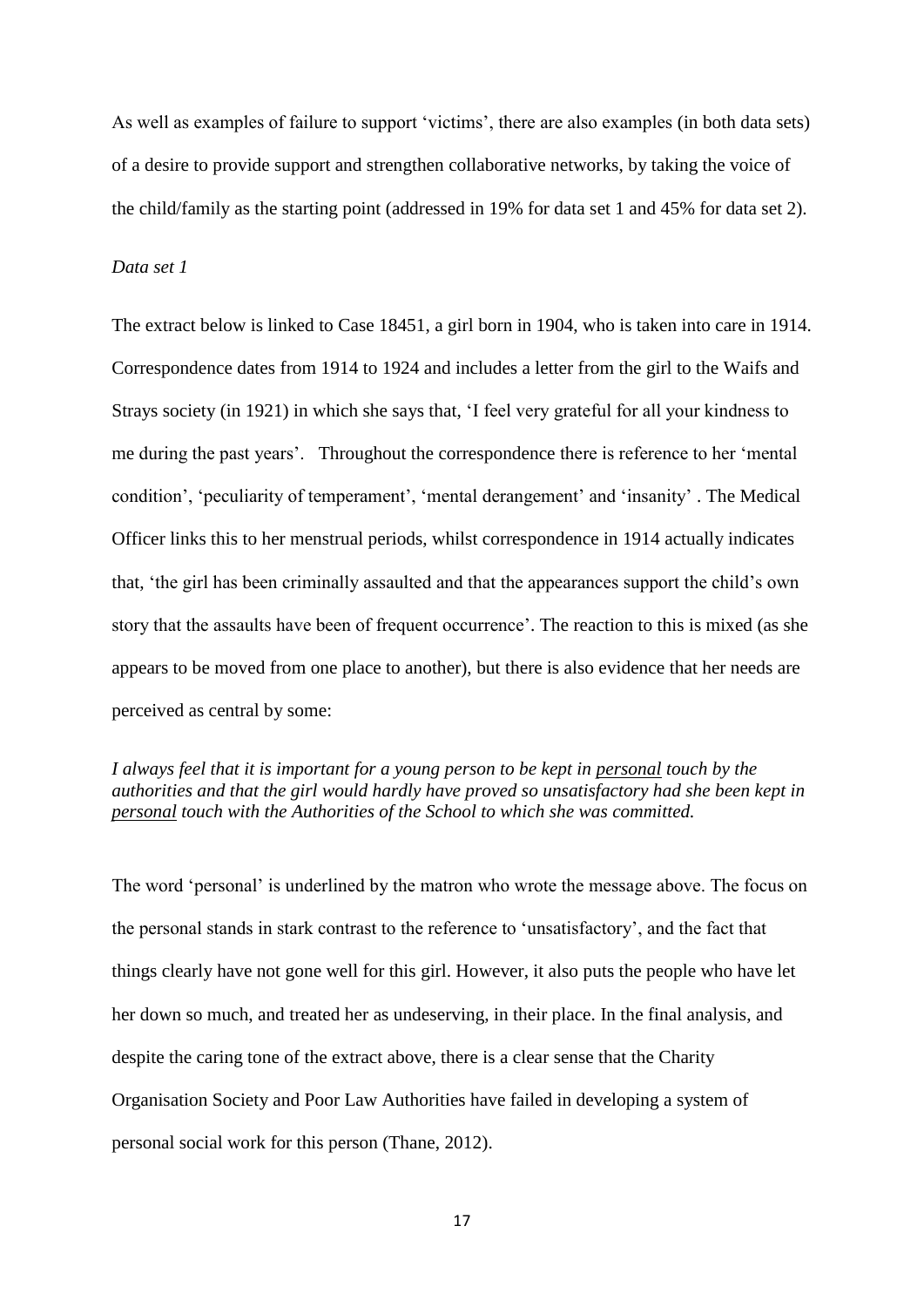## *Data set 2*

The extract below comes from a manager of a family centre who is in charge of providing early support services for vulnerable families and young people. Below, she discusses how she puts the perspective of the families at the core and how this has impacted on her practice:

*We have taken feedback from families recently, and some research that has been done broadly around the multiagency teams, is that families would prefer to have a team around the worker and just have one worker to themselves. So we are shifting to a model of team around the worker now. So that won't negate the idea that families will work with more than one professional because clearly in some cases, that is going to be required, if you've got a specialist, if you had someone who had perhaps a significant mental health issue they will still need mental health support.* 

In the extract above the model of the 'team around the worker' is constructed in terms of something that was instigated by research with families, thereby positioning their needs centre stage. However, this should also be seen in light of ongoing cuts to support and early intervention services, with almost a quarter of services cut in the South (Action for Children et al., 2017), meaning that choices will need to be made about who is receiving the help and who is not. As can be seen from the extract above, a suggestion is already made that 'significant mental health issues' need to be catered for in a different way.

# A problematic child - Mental health issues and Behavioural issues

In both data sets 'mental health issues' and 'bad behaviour' in children were discussed as problems that affected the way in which professionals were able to care for the child, leading to constructions of children with mental health issues and behavioural problems as 'problematic children'. Often the blame and responsibility was put on the child and their family here, positioning them as undeserving of help.

*Data set 1:*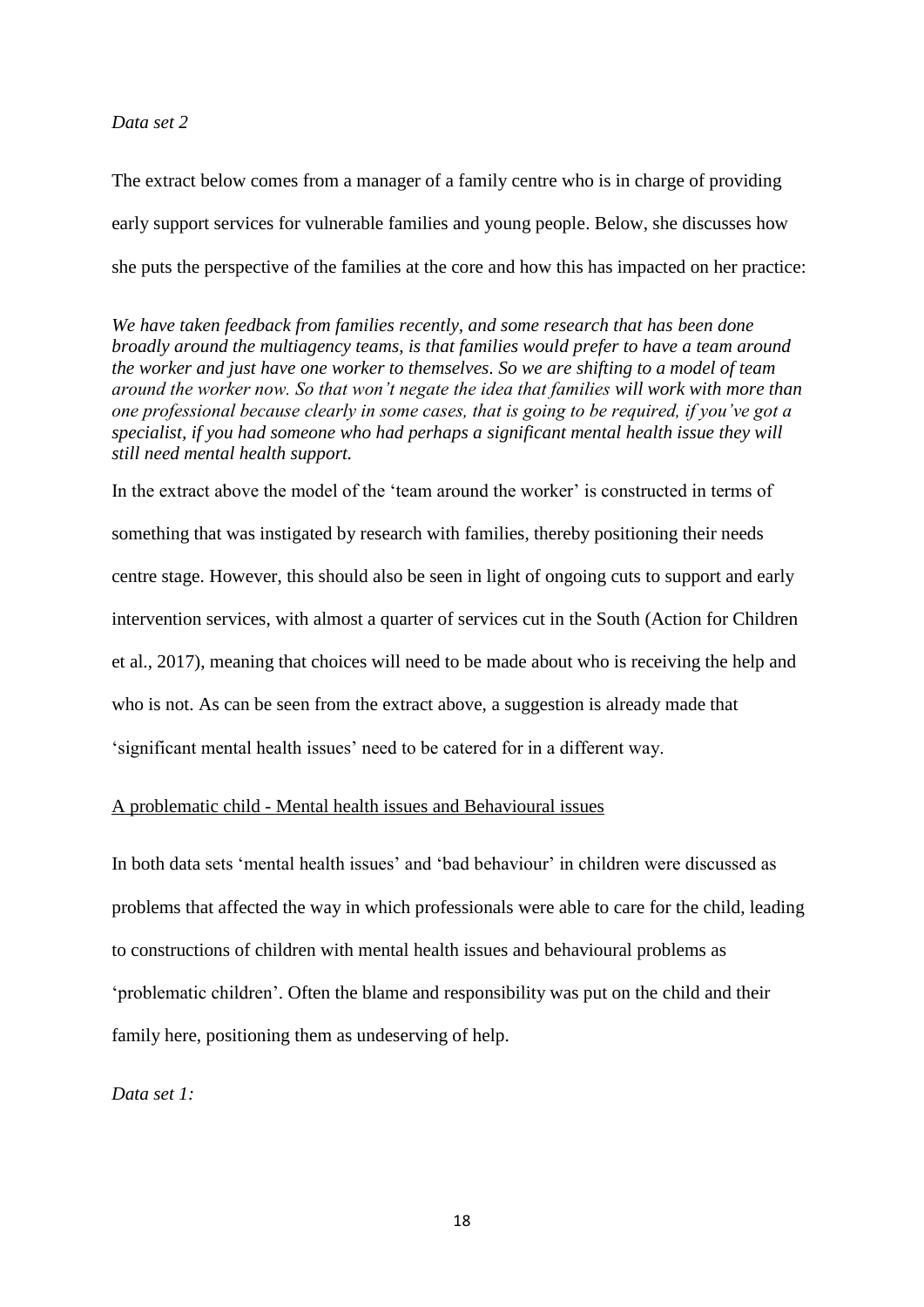The case discussed below (10746) is about a girl who was taken into care in 1904, aged 4 years old. Correspondence related to the girl is mostly from the Waifs and Strays Society and different children's Homes where she resides. There is reference to her 'immoral surroundings' and in 1917, when she is 17 years old, there is reference to her being 'mentally deficient' and that she will be, 'handed over to the local infirmary so that she may be under observation'. In the correspondence there is also reference to her behaviour: 'a furious outbreak of temper' and that she is, 'inclined to be sulky and morose, which somewhat handicaps her and makes her erratic and difficult'. All of this culminates in the following letter from the Society, in 1918:

*How exceedingly I regret that the girl should have proved more or less such a failure, after all the care that she has received during the many years she has been in the Society's care. I can assure you that everything possible has been done for the girl and neither time, trouble or expense has been spared on her behalf, but it is very evident that she has strong hereditary tendencies of an unsatisfactory type.* 

The extract above portrays the Society as caring, sparing no time, trouble or expense in caring for this young girl, who turns out unsatisfactory, and 'more or a less a failure', not only in her behaviour but also because she is 'mentally deficient'. In line with popular psychology/psychiatry of the time (see Rey et al., 2015) the focus here is on her hereditary tendencies. Both her 'immoral surroundings' and 'furious outbreak of temper', as well as her 'mental deficiency' and 'hereditary tendencies' render her as undeserving.

# *Data set 2:*

A similar trend can be seen in contemporary discussions around child behaviour. The extract below is about a teenage boy whose behaviour has deteriorated to the point that staff at a behavioural, emotional and social difficulties school are struggling to cope. The data comes from an interview with a safeguarding officer in the school (who is also the Deputy Headteacher of the school):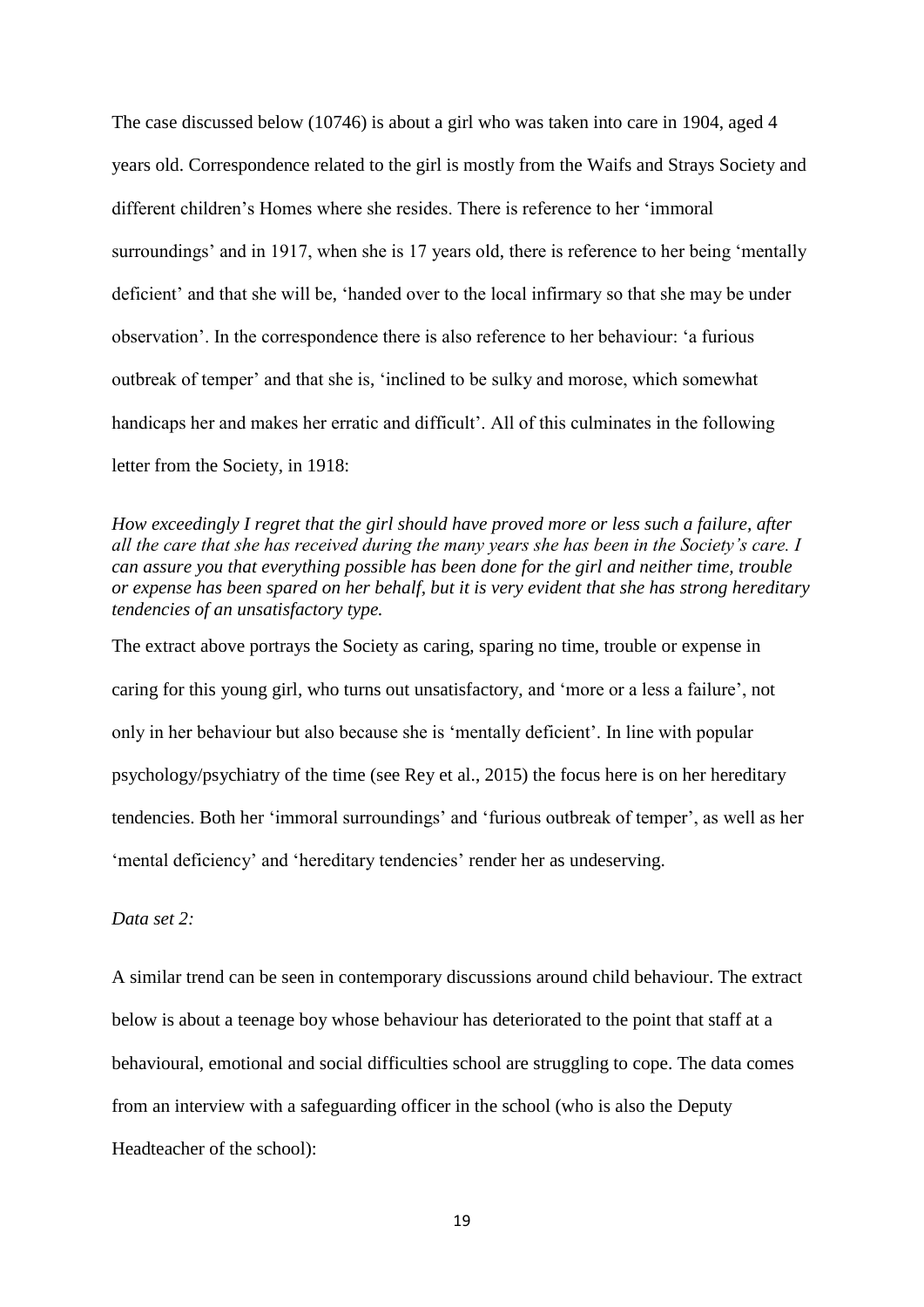*Because we've had quite a few cases, like I was saying, where staff are assaulted, or there's huge amounts of criminal damage. And where there's this policy about not criminalising children, that actually is quite hard for us to get our heads around, because, well we are a social, emotional and mental health school, so we have pretty much the naughtiest children in the city and whilst I understand that a good kid who does one bad thing is not a criminal, we have one young person who has had ninety one criminal offences. And that's a way beyond a good kid doing one thing bad, sometimes these are criminal children doing criminal activities repeatedly, repeatedly, repeatedly, and at that, at some point, restorative is not good enough, it's not working.*

In the extract above, a direct link is made between being a 'social, emotional and mental health school' and working with, 'the naughtiest children in the city'. As with the extract from data set 1, the child is held accountable and constructed as beyond help (i.e. 'undeserving'). The extract refers to 'restorative' practice, which is widely used in school settings and practices in England as a way to work through, resolve and transform conflicts (Zehr, 2015). Yet, in the context of this young person's behaviour, it is felt that this approach is no longer viable.

Sexualised behaviour and related consequences for support (or lack of) was also discussed in both data sets below:

#### *Data set 1*

This is a case study (7978) regarding a girl who was found wandering the street in in 1901 when she was 11 years old. She was taken into police custody and remanded on the charge of having no proper guardianship. Included in the correspondence is a letter saying that, 'The girl's habits are bad, and she was the subject of an indecent assault, for which a man was tried and sentenced to penal servitude'. She is taken on by a Home in 1903, and there is talk of her 'trying to strangle herself' and 'having terrible fits'; A medical report at the same time refers to the girl being a 'hysterical type'. There is also a letter from a vicarage in 1903 referring to her 'impure language':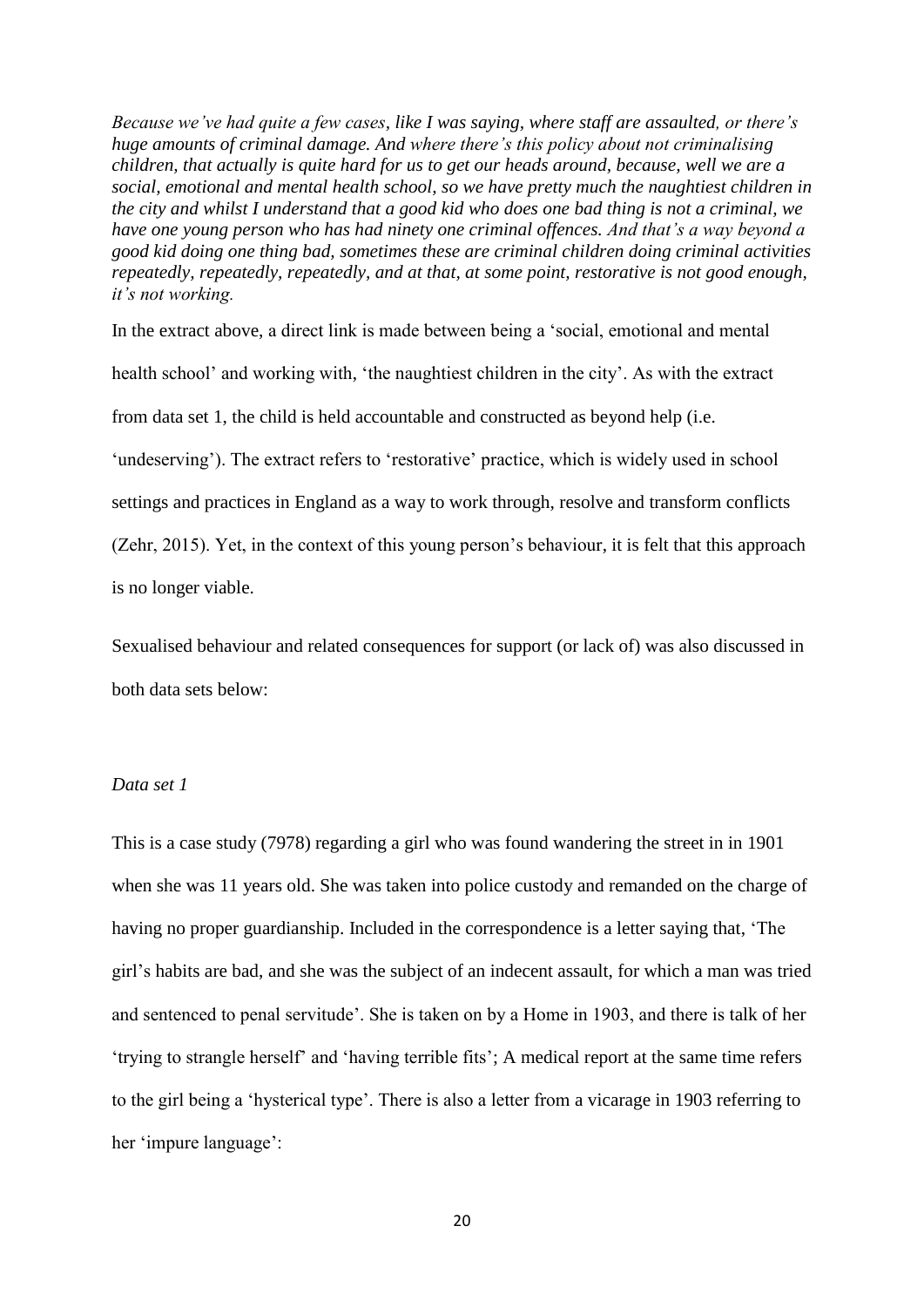*'It is not childish naughtiness which one could understand and reason with, but a diseased mind, mostly owing to her miserable and ruined life in the past. Children pick up good and evil so quickly, it does seem wrong to let so much POISON get among them'* 

The girl in the extract above is referred to the Waifs and Strays Society on account of having no proper guardianship. From the correspondence it is evident that she was the subject of an indecent assault. Moreover, it is acknowledged that her, 'miserable and ruined life in the past' still influences her today, thereby recognising that there are multiple factors involved in the development of mental health issues in children (Rey et al., 2015). She is also referred to as being a 'hysterical type', one of the first mental disorders specifically attributable to women and, until Freud, considered an exclusively female disease (Tasca et al., 2012). Yet, despite this and the fact that safeguarding measures (the NSPCC, and the Prevention of Cruelty to and Protection of Children Act) were in place at the time, this girl appears to be solely measured against her behaviour and her 'diseased mind' and 'impure language', resulting in a request for her removal from the Home. Authorities were concerned that girls who had been exposed to sexual behaviour would have a corrupting influence on other residents and would remove them (Digby & Wright, 1996, Jackson, 2000).

# *Data set 2*

A similar trend is evident in data set 2. The extract below comes from a service manager and safeguarding officer at a centre providing housing and support for homeless young people (aged between 16-25 years old). The extract identifies the sexual behaviour of one of their clients as a risk factor, leading to removal from the centre:

*But then it's just because, I'm not saying that's, you know, unmanageable because what we do is we unpick it and find who we need to find and eventually we end up either being able to manage it or not and on several occasions though its happened where we haven't been able to manage it. There was a girl, I can't give names obviously, but there was a girl, either last year or the year before and she came to us and her mental health, just to look at her,*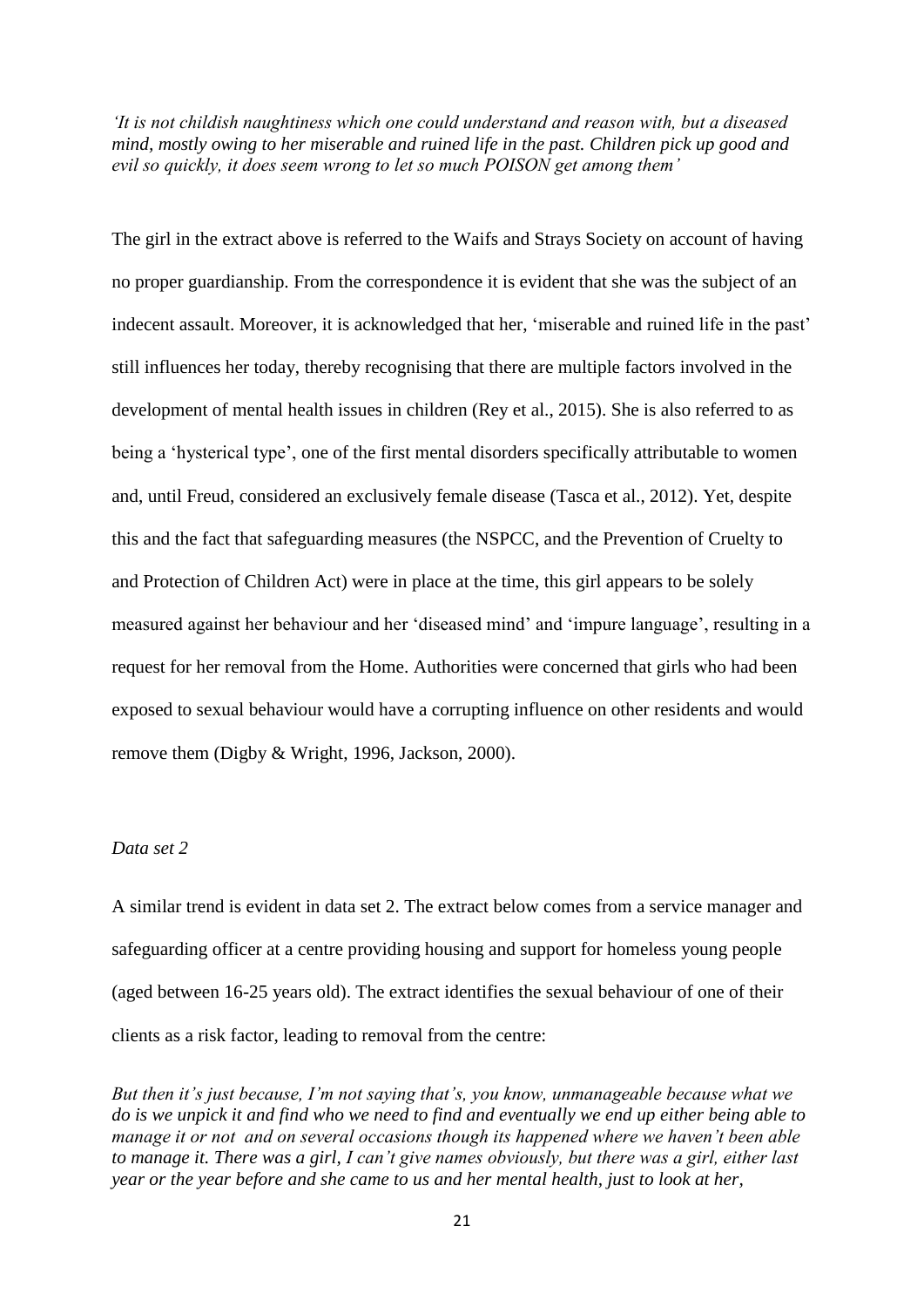*certainly the way she behaved she wasn't well, always in very high risk situations, really high risk, we've had members of staff you know, grabbing, trying to grab her hand while she's got bottles, trying to cut her neck, really quite high level and we had such a battle to get mental health services to realise that she shouldn't be here, and actually being here she wasn't only putting herself at risk, she was putting other people at risk because she had quite tricky sexual behaviour.*

As with the previous extract, in the interview above the behaviour of the young person ('the way she behaved she wasn't well'), as well as her mental health, 'high risk situations' and 'tricky sexual behaviour' are all used to classify her as unsuitable for the services provided by the centre. Thus, there is a suggestion that in a climate of ongoing cuts to services and facilities and changing thresholds for support (Action for Children, NCB, and The Children's Society, 2017) the Local Authority is failing in its duty of care to provide services for the most vulnerable group of young people, leading to them becoming victims of the system.

In both data sets there was evidence that the young people were grateful for the help and support they received (44% for data set 1 and 33% for data set 2), as well as making themselves accountable for their (at times) 'bad behaviour' (68% for data set 1 and 41% for data set 2). See below for examples of the themes, 'grateful for help' and 'I used to be bad':

# Grateful for help

# *Data set 1*

The extract below comes from case file 485, a boy born in 1880 who was taken on by the Waifs and Strays Society in 1885 on account of being an illegitimate child. He appears to be living in different Homes, and there is a letter from Mr Rudolph (the founder of the Waifs and Strays Society) in 1892 enquiring whether the boy is in, 'good health and not suffering from any complaint'. Included in the correspondence is a letter from the boy to the Waifs and Strays Society when he is 19 in 1899: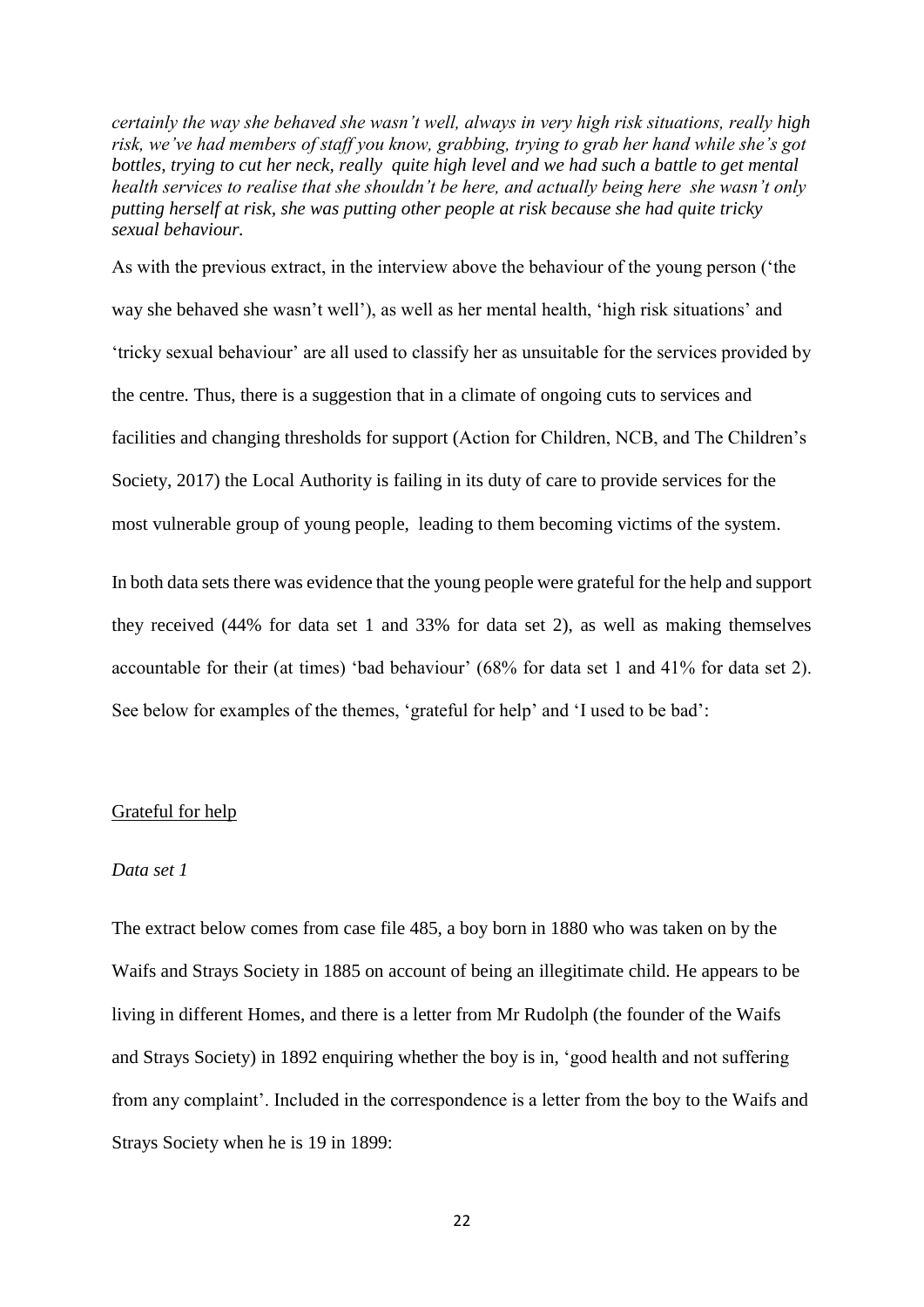*Your humble servant Harry E takes the opportunity and think it his duty to write and let you know how I am getting on, and also to thank you for the many kindness you have done for me, I am getting on very well in my new place and I like it very much.* 

The boy in the case file above clearly positions himself in a subservient role ('your humble servant') in relation to the concept of being worthy and deserving of the help and support that he received through the Waifs and Strays Society. Moreover, he also indicates that he is now able to look after himself and is no longer a drain on society, thus not falling foul of the harsh philosophy of the New Poor Law (Author, 2017) . A similar approach can be seen from the interviews with the young care leavers.

# *Data set 2:*

The extract below comes from an interview with a young male (aged 21 years old). He has had an unstable care trajectory; he was taken into care when he was 7 years old due to abuse and neglect and, has spent time in multiple children's homes and with various foster parents. Currently he lives in supported accommodation. In the extract below he refers to his current support worker, who is linked to a local Children's Charity:

*I'm being honest when I say that if it wasn't for my worker I genuinely think I'd be dead by now, probably killed myself or at least on the streets and probably a crackhead. There are times I have been really low and depressed, but I have my worker who I can talk to and they listen and support me to keep going. They've never let me down and have gone of their way for me and given me the time when I've needed it.*

The account above should be viewed in light of this participant's unstable pre and post-care experiences and social position, placing him on the margins of society. Despite the recent 'Staying put arrangement', with a focus on supporting young people to continue to live with their former foster carers once they turn 18 (DfE, 2015), there is evidence that he has not been able to benefit from this. As such, he is grateful for the support of his care worker, who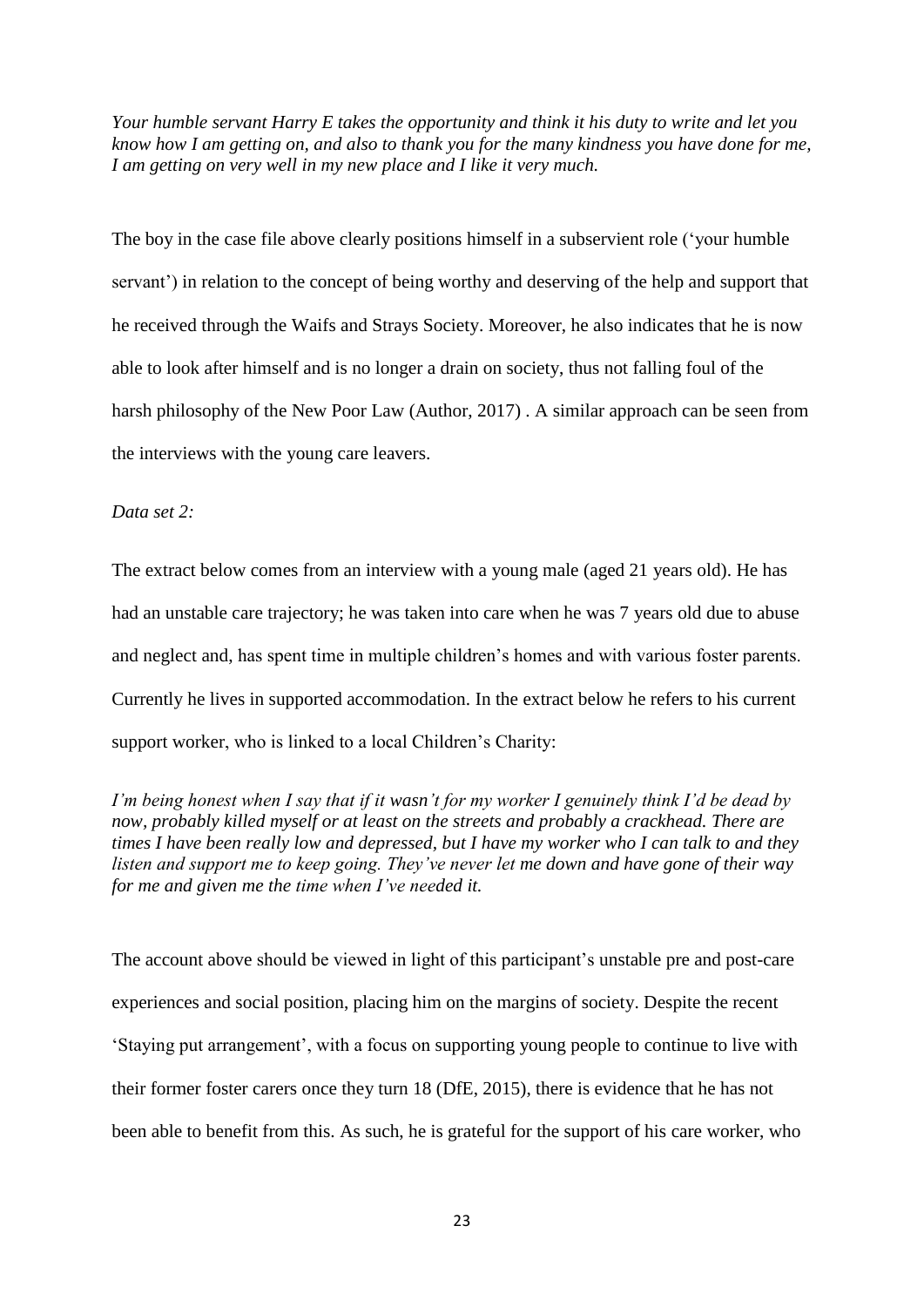is positioned as the hero who saved his life: '*if it wasn't for my worker I genuinely think I'd be dead by now*'.

As well as expressing appreciation for the help and support they received, the young people in both data sets also positioned themselves as 'bad' and 'undeserving'. See below for examples:

### I used to be 'bad'

#### *Data set 1:*

The extract below links to Case file 7884, a girl born in 1890 who was found wandering the street in 1904 when she was 14 and was subsequently taken into care. She is taken on by one of the Homes linked to the Waifs and Strays Society and is described (in 1904) as having a, 'very wild look in her eyes' and that, 'she threatened to take her own life'. There is also reference to her 'family history', and her talk about suicide, which is treated as something that is, 'impurity of the very grossest kind'. There is also correspondence around her 'mental health condition' and the need for her to be charged under section 32 of the Industrial Schools Act and committed to a Reformatory School due to her, 'wilfully refusing to conform to the rules of the school'. Below is a letter from the girl written in 1904:

*I have been a naughty girl again for the last three days, but the mistress has given me one more chance. I am going to church, going for walks and am working in the mistresses kitchen.*

Despite the fact that there is reference to the girl's family history in the correspondence, and the acknowledgement, to an extent, that she has had a very traumatic past, her 'bad' behaviour takes centre stage. This approach is also adopted by the girl in question, when she acknowledges that she is a 'naughty girl'. Yet, this negates the fact that due to their pre-care experiences and related trauma, looked after children may have challenging emotional and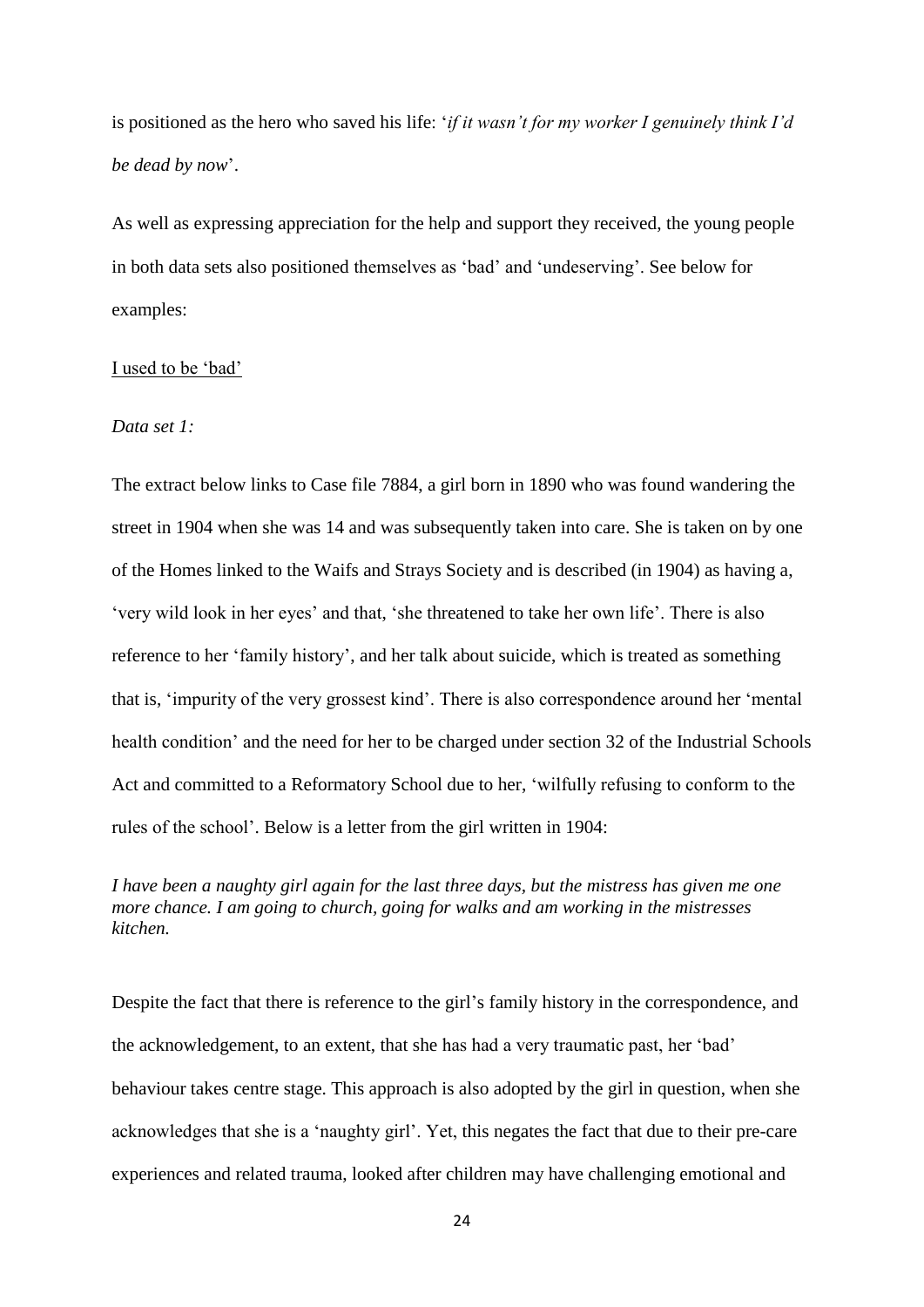behavioural difficulties (Fisher et al., 2000). Instead, the onus and responsibility are put on the young person, who is made accountable, and due to her 'impurity' is perceived as less worthy of help and support. There were similar examples in data set 2, and research shows that due to ever changing thresholds for receiving care, fewer children are able to access the services that they need, especially when moving from child to adult services (Beito, 2011; Fong et al, 2018).

### *Data set 2:*

The interview below is with a female, aged 18 who has been in and out of care from an early age and has an unstable care trajectory. She has a two year old son and lives in supported accommodation. Below she holds herself accountable by referring to her aggressive behaviour:

# *I think she [care worker] taught me how to speak to people and not be like, I used to be quite aggressive and quite horrible and stuff like that and needed to learn to speak properly and not get wound up and say things in the right way.*

As with the example from data set 1, this young person also makes herself accountable by referring to being, 'quite aggressive and horrible'. By referring to saying, 'things in the right way' she takes ownership of the fact for someone in her position help and support is something that she has to earn, by learning to speak and behave properly, thus placing herself at the bottom of the 'deserving spectrum'.

### **Discussion**

Child safeguarding and support practices have been in constant flux and need to be seen in light of the complexities and confusions of history and the legacy inherited from the nineteenth century child rescue movement (Cradock, 2014; Hacking, 1991). The current research shows that the focus on individual accountability and responsibility in our current society strongly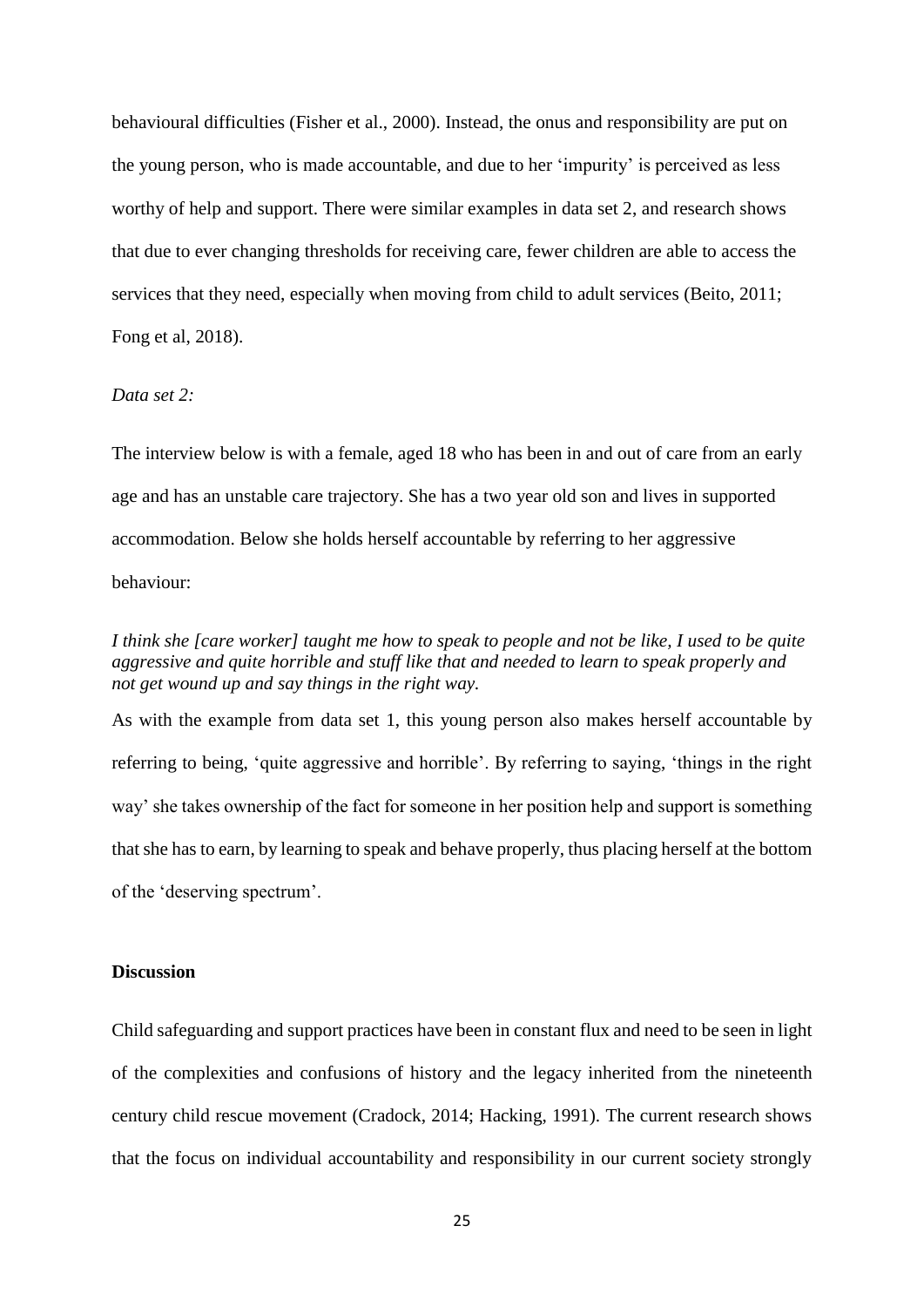resembles the 'deserving/undeserving' criteria promoted by the New Poor Law 1834 and related harsh philosophy of self-care and self-responsibility (Author, 2017).

A combination of factors influenced social work practice in England in the twentieth century, including the contributions of the COS (Charity Organization Society), voluntary sector and public sector employers (Burnham, 2011; Author, 2017). The nineteenth century rescue movement coincided with a shift in social policy from laissez-faire to social control over childhood, which underpinned childcare legislation. (Donzelot, 1997; Hendrick, 1997). Disapproval of lifestyles could result in the withdrawal of COS help, which could force the family into desperate circumstances and dependency on the state. The casework approach of the time was based on investigative methods to ascertain the cause of poverty, not the effect; and considered immediate material relief would not solve the problem long term (Author, 2017). Children rescued for child protection reasons such as neglect, or abuse and committed to care, could be caught up in the juvenile justice system and therefore criminalized (Cox, 2013). Contemporary attitudes towards children and families resonate with those in the late nineteenth century, including the casework methods practiced by the COS. As an example, austerity measures initiated by the Conservative and Liberal Democrat Coalition government in 2010 substantially reduced children's services through the closure of children's centres and lack of youth services, and the Welfare Reform and Work Act of 2016 can be seen to be in direct comparison to the curtailing of public spending in 1870 (Action for Children et al., 2017; Loopstra, 2015). Allocation of children to the juvenile detention system and the child protection system continues to be classed, raced and reliant on social position (see Cox, 2013; Einboden et al., 2011). Examples of this can be seen in the Serious Case Reviews (SCR) concerning the Child Sexual Exploitation scandals in England, and further afield in the suicide of the First Nations Girl in Canada (Morison, 2016; Turpel-Lafond, 2014). In both cases, the victims were described as streetwise and out of control and their distress was ignored.

This study is unique and innovative, as it fills a gap in the current literature on child safeguarding practices in that it provides insight into historical and contemporary practices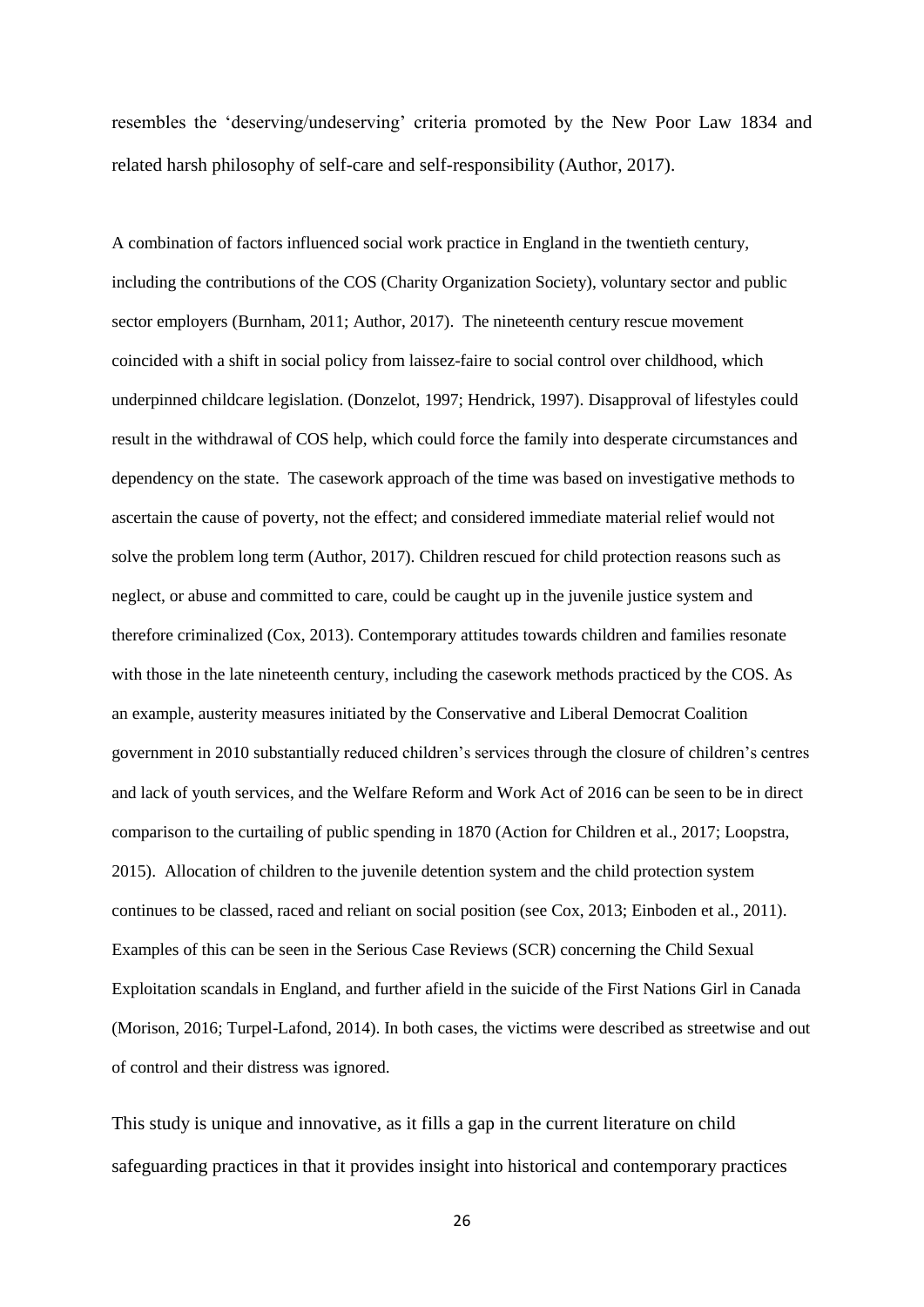simultaneously revealing the legacy of the 'deserving/undeserving' paradigm in practices affecting the most vulnerable children. Child protection is fundamentally political, because of the broad range of definitions and specialist epistemologies associated with this (Cradock, 2014). This research shows how this complexity is negotiated by representing the most vulnerable and disadvantaged children ('victims') with complex (mental) health needs and damaging care experiences, as the 'other', as 'unsuitable for services' and 'unmanageable' due to their multitude of problems, for which they themselves are held accountable (Joffe, 2003). Self-Other distinctions are central to social and temporal spaces and identities and research shows that specific social groups are often presented as the 'Other' (e.g. gypsies, people with mental health issues) (Knaak et al., 2017; Powell, 2008). The concept 'Othering' refers to the reductive action of labelling and defining a person or a group of people as belonging to the socially subordinate category of the 'Other' (Roberts & Schiavenato, 2016). 'Othering' is achieved through a number of distinct representational pathways, namely through representational absence, through representations of difference, and through representations of threat (Chauhan & Foster, 2014). The current research provides some important indicators that both at present and in the past 'victims' are viewed through the lens of 'difference' (stigma and labels) and 'threat' (e.g. financial, moral), instigating judgements in relation to 'deservedness'.

What the participants in both data sets have in common is their personal history of being in the care system, as well as their material context, placing them on the margins of society with no privileges at all. The participants' social position could, therefore, be understood as providing the 'scaffolding' for their positive construction of the input of the care worker/children's Home, as it reflects their (real and perceived) lack of entitlement. Not only that, the focus on their 'bad behaviour' hints at the fact that in the greater scheme of things they are not all that 'deserving' of the help and support that they so desperately need. Yet,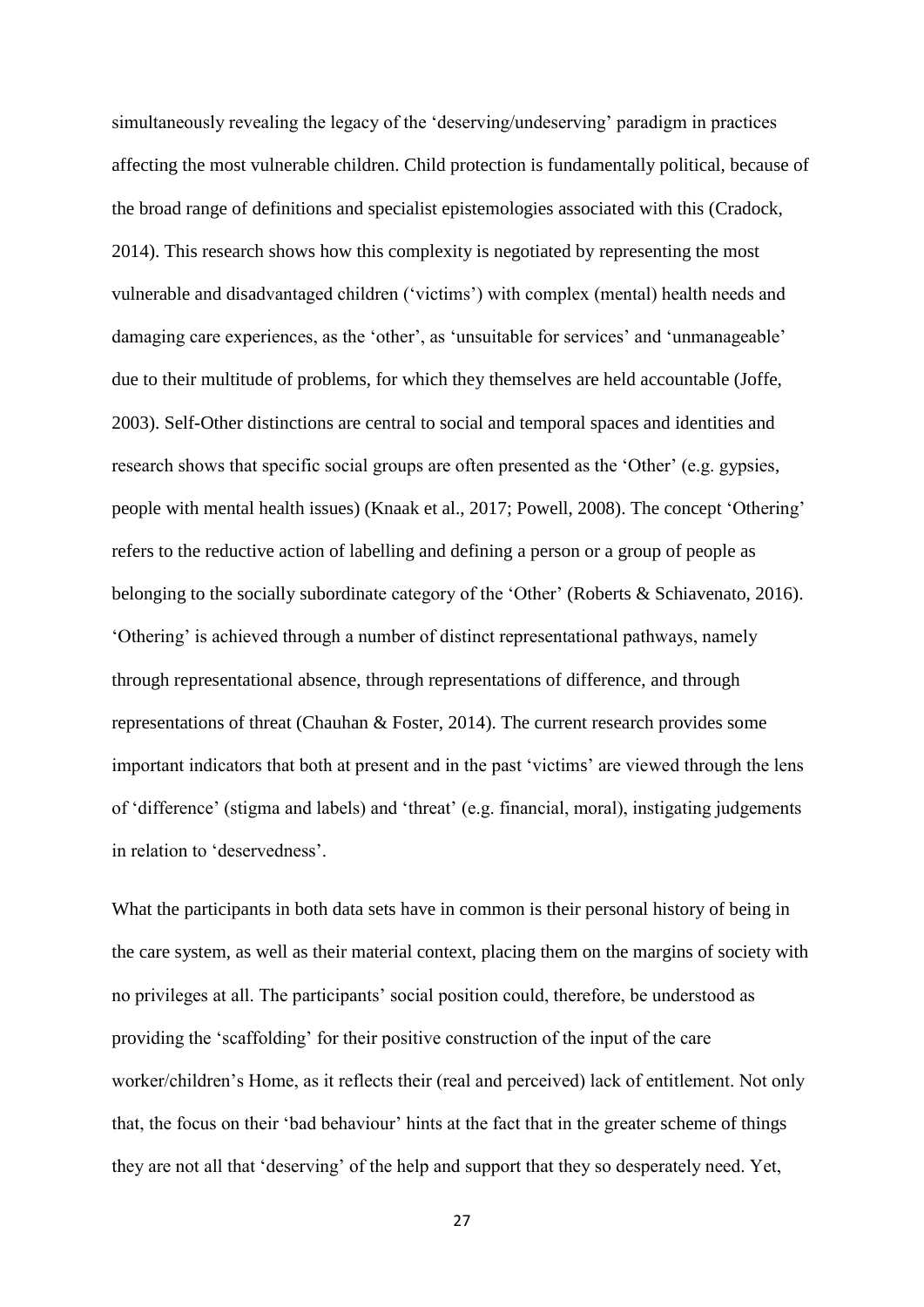this negates the fact that due to their pre-care experiences and related trauma, looked after children have challenging emotional and behavioural difficulties, as a result of which a significant number of placements break down and children experience numerous placements (Fisher et al, 2000; Hardwick, 2005).

Thus, comparing data from the case files against current data from interviews with young care leavers and safeguarding professionals, highlighted some interesting similarities, specifically in relation to perceptions of the child's behaviour, abilities and intentions. Framing this within a critical realist ontology and epistemology means taking account of the stratified non-linear dynamic nature of processes at different levels, such as the real level (namely causal mechanisms that generate events). In both data sets the inability (or unwillingness) to support those children is justified by referring to the multitude of their problems, mental health, behavioural and complex needs, meaning that in the greater scheme of things they either do not meet the threshold and/or are constructed as beyond help; within this the child is held accountable and placed in the 'undeserving' category.

## *Limitations and opportunities*

Comparing data across two very different timescales is challenging and it should be acknowledged that in the twenty-first century the experience of childhood is very different compared to the late 1800s. This research only showed one part of this, namely the experiences of 'victims', disadvantaged children, with damaging care experiences and complex (mental health) needs (Stein, 2006). This article shows how the growth of child philanthropy in the late 1800s coincides with a shift in cost-cutting and how this could be seen as foundational to the social work that grew from it and, perhaps, even as an early example of the state outsourcing care of children to private interests. However, within this it is also legitimate to acknowledge the inter-war years, the 1950s, 1960s and related developments in child safeguarding.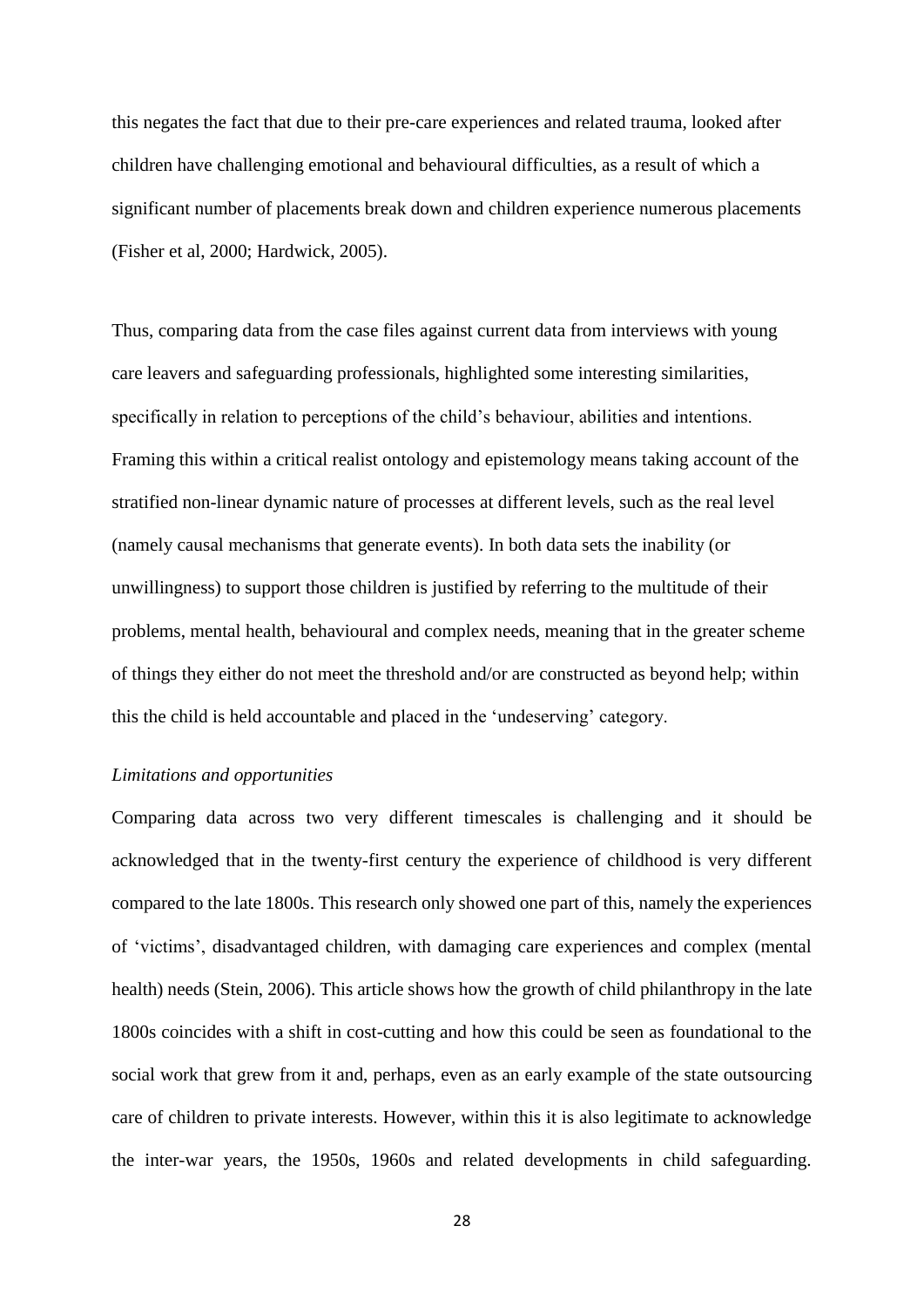Nevertheless, by comparing historic and contemporary data simultaneously, this research has provided insight into the interaction of agency, structure and social contexts that have been shaped by long-run factors in a constructive way.

Taking a critical realist lens then allowed the analysis to contextualise this sense making within ('real') statistical patterns that show causal effects between, for example, the power of institutions in different eras (and related thresholds and perceptions), as well as the material contexts and social position of the participants. As such, we can see how phase one identifies potential causal events (to use the language of critical realism) that may produce experienced events (such as being marginalised), which in turn is accounted for from both an experiential standpoint (i.e. how it made the participant vulnerable) and accountability standpoint (leading to judgements from practitioners about 'worthiness' and 'deservedness'), especially when resources are scarce. This has implications for practice in that this study challenges the prevailing viewpoint and focus on early intervention/prevention, locating problems in families and parenting, and instead turns towards historic and contemporary uneven safeguarding practices and related subjective distinctions between those who are 'deserving' and 'undeserving' (e.g. in relation to perceived behaviour and lifestyle choices). Within this, this study highlights a need for more awareness and equality and diversity training opportunities for practitioners and professionals, and for safeguarding officers to be more reflective and reflexive in their practices with vulnerable children and families.

### **Acknowledgements**

With specific thanks to Dr Simon Edwards and the Roberts Centre, Portsmouth for support with data collection and the Children's Society in London for providing access to their archives. We would also like to thank the Wellcome Trust for providing funding for this study (Grant reference number: 205858/Z/16/Z, 'Mental Health in Childhood').

#### **References**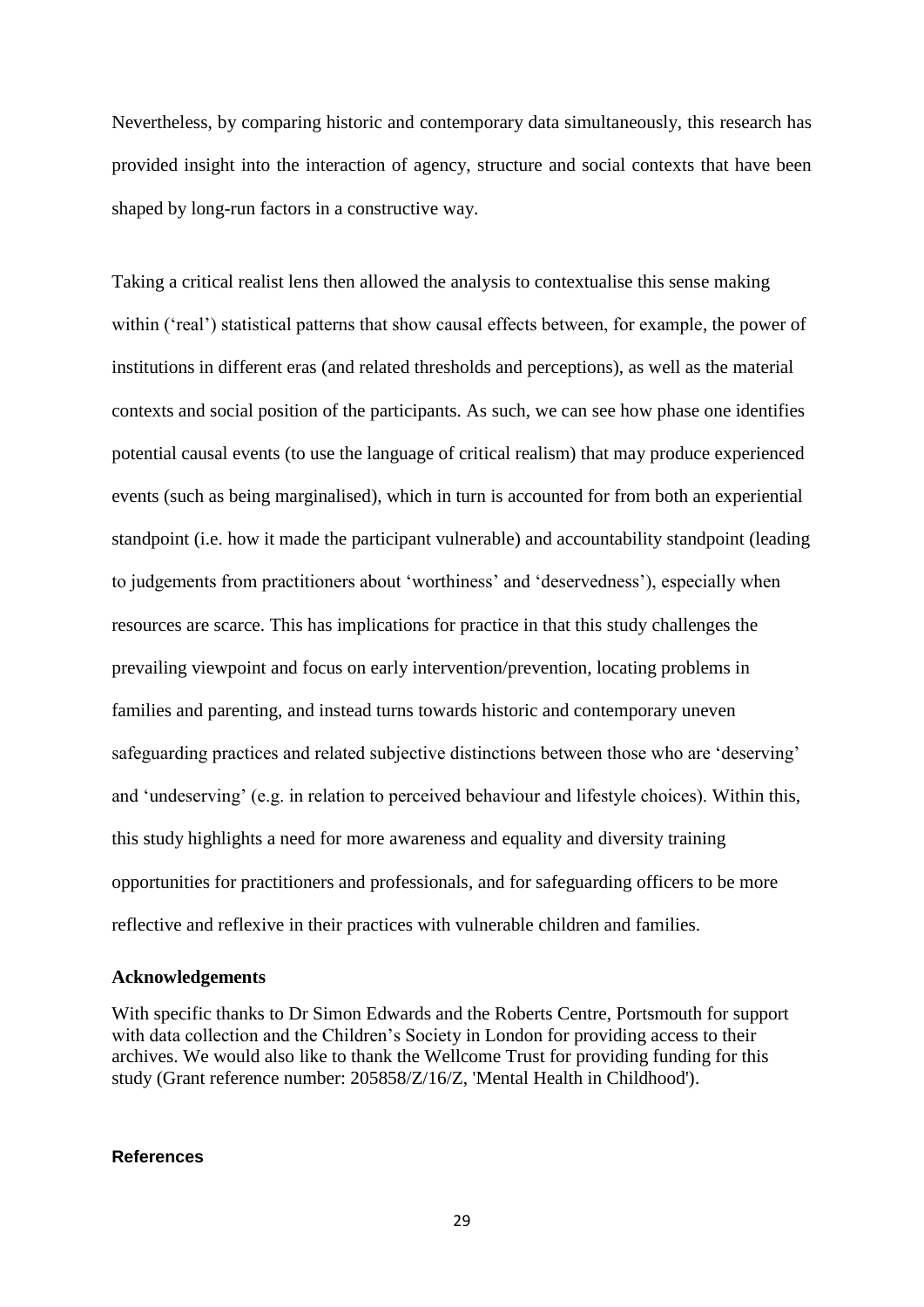Action for Children, NCB, The Children's Society (2017). *Turning the tide. Reversing the move to late intervention spending in children and young people's services*. Available at: [https://www.childrenssociety.org.uk/sites/default/files/turning-the-tide.pdf.](https://www.childrenssociety.org.uk/sites/default/files/turning-the-tide.pdf) Accessed: Accessed: 24<sup>th</sup> August 2018

Anderson, R. (2004). Intuitive inquiry: An epistemology of the heart for scientific inquiry, *The Humanistic Psychologist*, *32 (4),* 307-341.

Bouma, H., Lopez Lopez M., Knorth, E.J., Grietens, H. (2018). Meaningful participation for children in the Dutch child protection system: A critical analysis of relevant provisions in policy documents, *Child Abuse & Neglect*, *79*, 279-292.

Burnham, D. (2011). Selective memory: a note on social work historiography, *British Journal of Social Work, 41,* 5-21.

Chauhan, A. and Foster, J. (2014). Representations of poverty in British newspapers: a case of 'othering' the threat? *Journal of Community and Applied Social Psychology*, *24(5),* 390- 405.

Cox, P. (2013). *Bad Girls in Britain, Gender, Justice and Welfare, 1900-1950*. Basingstoke: Palgrave.

Cradock, G. (2014). Who Owns Child Abuse? *Social Sciences*, *3*, 854-870.

Crompton, F. (1997). *Workhouse Children*, Stroud: Sutton.

Delap, L. (2015). *Child welfare, child protection and sexual abuse, 1918-1990, History & Policy*. [Online]. Available at: [http://www.historyandpolicy.org/policy-papers/papers/child](http://www.historyandpolicy.org/policy-papers/papers/child-welfare-child-protection-and-sexual-abuse-1918-1990)[welfare-child-protection-and-sexual-abuse-1918-1990](http://www.historyandpolicy.org/policy-papers/papers/child-welfare-child-protection-and-sexual-abuse-1918-1990).

DfE (Department for Education) (2015). Children looked after in England (including adoption and care leavers) year ending 31 March 2015, SFR 34/2015, 1 October, [Online]. [https://www.gov.uk/government/uploads/system/uploads/attachment\\_data/file/464756/SFR34](https://www.gov.uk/government/uploads/system/uploads/attachment_data/file/464756/SFR34_2015_Text.pdf) [\\_2015\\_Text.pdf.](https://www.gov.uk/government/uploads/system/uploads/attachment_data/file/464756/SFR34_2015_Text.pdf)

Digby, A. and Wright, D. (1996). *From Idiocy to Mental Deficiency, Historical perspective on people with learning disabilities*, London: Routledge.

Donzelot, J. (1997). *The Policing of Families.*Baltimore: John Hopkins University Press.

Einboden, R., Rudge, T., & Varcoe, C. (2011). Battling the passions: The birth of a conceptual understanding of suspicion for child abuse and neglect. Aporia: The Nursing Journal, 3(2), 5-14.

Fisher, T., Gibbs, I., Sinclair, I. and Wilson, K. (2000). Sharing the care: the qualities sought of social workers by foster carers, *Child & Family Social Work*, *5(3),* 225–33.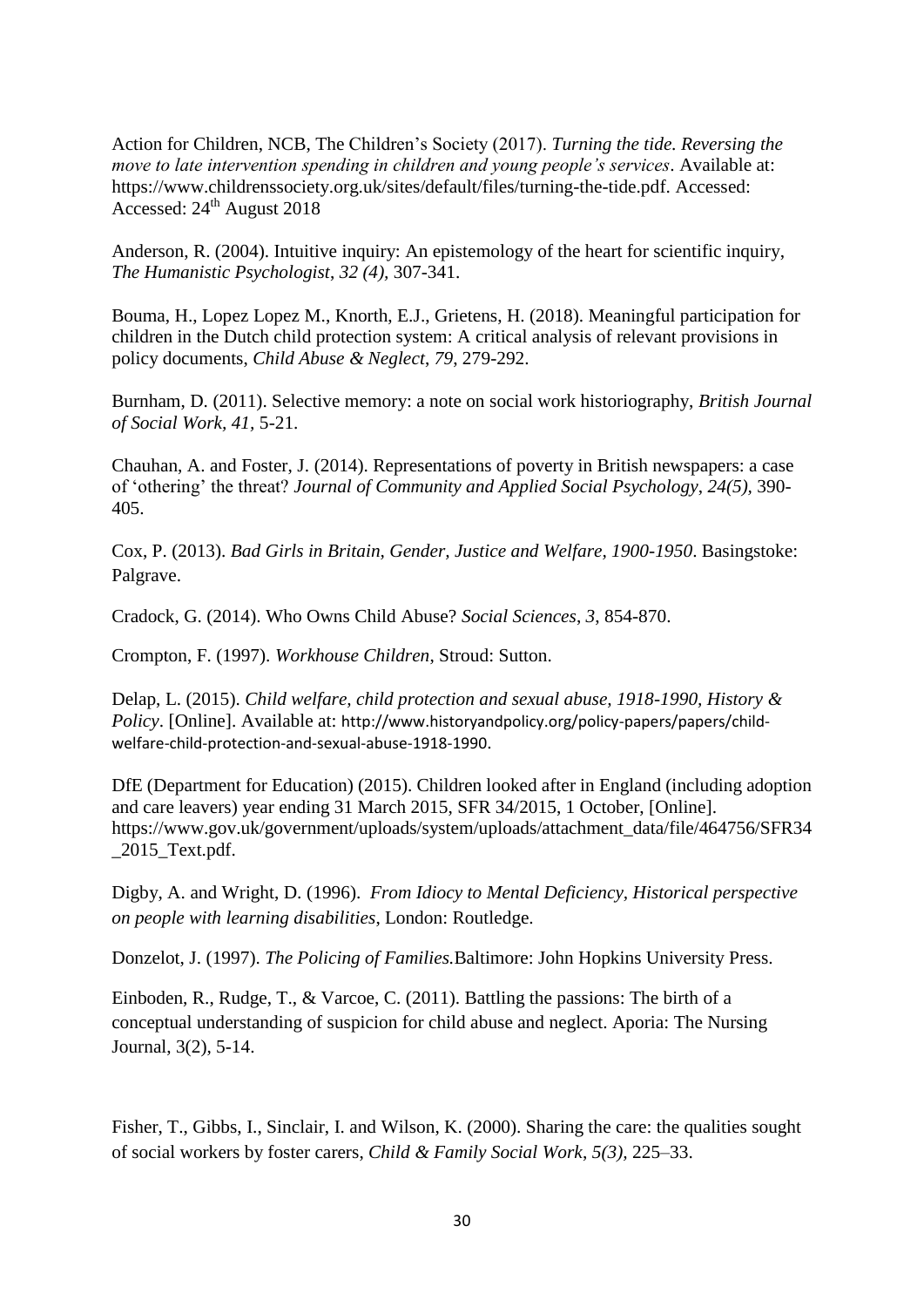Fitzpatrick, S. (2005). Explaining homelessness: a Critical Realist Perspective, *Housing, Theory and Society*, *22(1),* 1-17.

Fong, H-F., Alegria, M., Bair-Merritt, M.H. and Beardslee, W. (2018). Factors associated with mental health services referrals for children investigated by child welfare. *Child Abuse & Neglect*, *79*, 401-412.

Gingell, K. (2001). The forgotten children: children admitted to a county asylum between 1854 and 1900, *Psychiatric Bulletin*, *25*, 432–434.

Hacking, I. (1991). The Making and Moulding of Child Abuse, *[Critical Inquiry,](https://philpapers.org/asearch.pl?pub=256) 17 (2),* 253- 288.

Hardwick, L. (2005). Fostering children with sexualised behaviour, *Adoption & Fostering*, *29(2),* 33-43.

Harvey, D. (2007). *A Brief History of Neoliberalism*, Oxford: OUP.

Hendrick, H. (1997). *Children, childhood and English Society 1880-1990* Cambridge: Cambridge University Press.

Higginbotham, P. (2017). *Children's Homes. A History of Institutional Care for Britain's Young*, Barnsley: Pen & Sword History.

Holland, S. (2001). The assessment relationship: interactions between social workers and parents in child protection assessments, *British Journal of Social Work*, *30(2),* 149-163.

Hood, R. (2016). How professionals talk about complex cases: a critical discourse analysis. *Child & Family Social Work*, *21(2),* 125-135.

Houston, S. (2010). Prising Open the Black Box: Critical Realism, Action Research and Social Work. *Qualitative Social Work, 9(1),* 73-91.

Hurren, E. (2015). *Protesting about Pauperism, Poverty, Politics and Poor Relief in Late-Victorian England 1970-1900*, Woodbridge: Royal Historical Society.

Jackson, L. (2000). *Child Sexual Abuse in Victorian England*, London: Routledge,

Joffe, H. (2003). Risk: From perception to social representation, *British Journal of Social Psychology*, *43*, 55-73.

Judkins, B. (1948). Adoptive Parents in a Child Guidance Clinic, *American Journal of Orthopsychiatry, Mental Health & Social Justice*, *18(2),* 257-264.

Kessler, I. and Bach, S. (2014). Comparing Cases. In: Edwards, P.K., O'Mahoney, J. and Vincent, S. (Eds), *Studying Organizations Using Critical Realism*, (168-184), Oxford: Oxford University Press.

Knaak, S., Mantler, E. and Szeto, A. (2017). Mental Illness-related stigma in healthcare, *Healthcare Management Forum 32(2),* 111-116.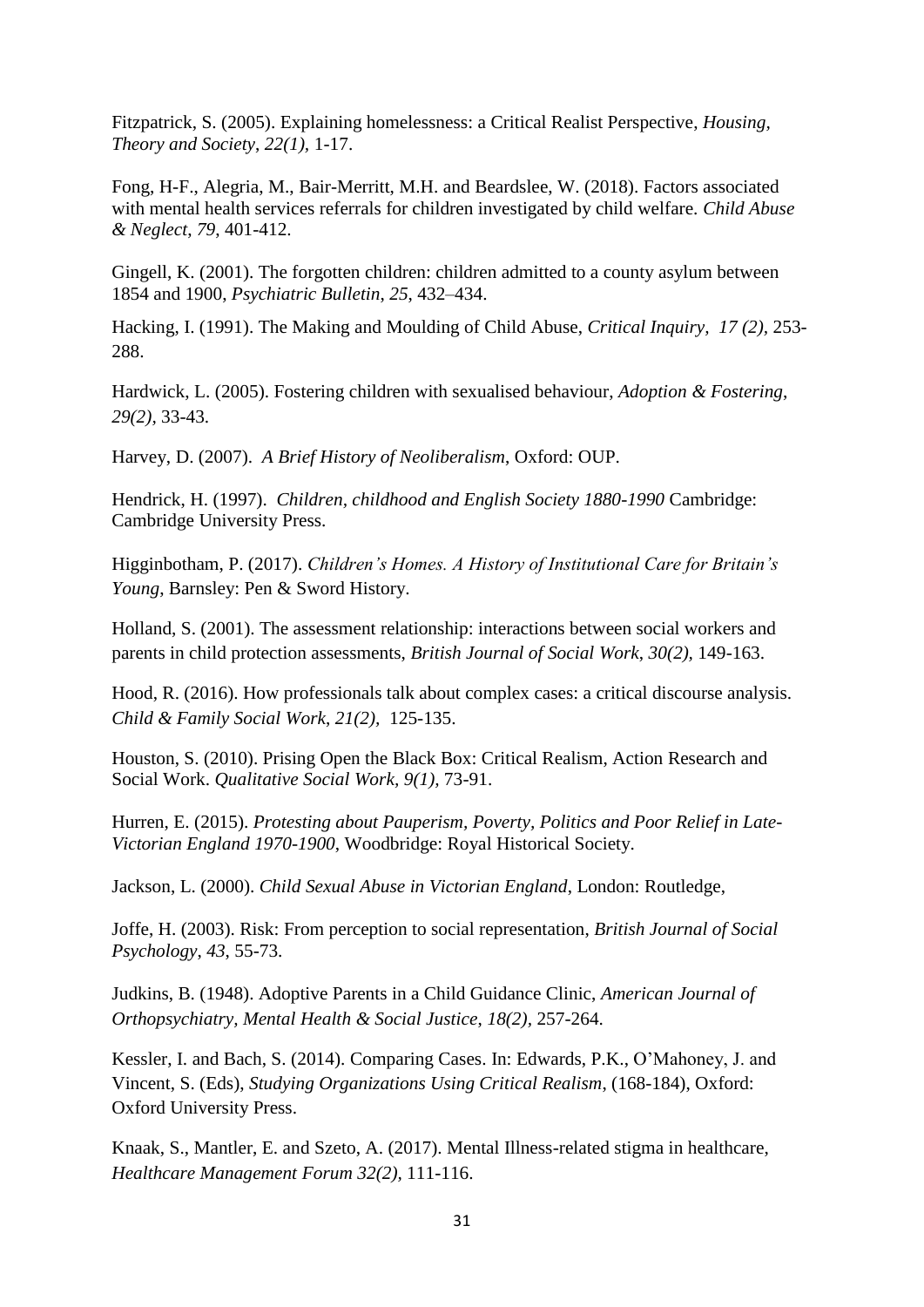Letourneau, E.J., Brown, D.S., Fang, X., Hassan, A. and Mercy, J.A. (2018). The economic burden of child sexual abuse in the United States, *Child Abuse & Neglect*, *79*, 413-422.

Levine-Clark, M. (2010). From 'relief' to 'justice and protection': the maintenance of deserted wives, British masculinity and imperial citizenship, 1870-1920. *Gender and History, 22*, 302-321.

Lewis, J. (1995). *The Voluntary Sector, the State and Social Work in Britain: The COS/Family Welfare Association since 1869*, Aldershot: Edward Elgar.

Loopstra, R. (2015). Austerity, sanctions and the rise of food banks in the UK, *BMJ, 350(2).*

Melling, J., Adair, R. and Forsythe, B. (1997). A proper lunatic for two years': Pauper lunatic children in Victorian and Edwardian England, Child Admissions to the Devon County Asylum 1845–1914, *Journal of Social History*, *31(2)*, 371–394.

Morrison, J. (2016). *Familiar strangers, juvenile panics and the British press: the decline of social trust*. London: Palgrave Macmillan.

Morton, S. (2014). *Wisdom, Justice, Charity: Canadian Social Welfare Through the Life of Jane B. Wisdom 1884-1975*. Toronto: University of Toronto Press.

NSPCC (2016). Children in care Emotional wellbeing and mental health [Online]. Available at: [https://www.nspcc.org.uk/preventing-abuse/child-protection-system/children-in](https://www.nspcc.org.uk/preventing-abuse/child-protection-system/children-in-care/emotional-wellbeing-of-children-in-care/)[care/emotional-wellbeing-of-children-in-care/](https://www.nspcc.org.uk/preventing-abuse/child-protection-system/children-in-care/emotional-wellbeing-of-children-in-care/) .

Pilgrim, D. (2014). Some implications of critical realism for mental health research, *Social Theory & Health*, *Vol. 12(1),* 1-12.

Polat, B. (2016). Before attachment theory: separation research at the Tavistock clinic, 1948– 1956, *Journal of the History of Behavioral Sciences*, *53(1),* 48-70.

Powell, R. (2008). Understanding the Stigmatization of Gypsies: Power and the Dialectics of (Dis)identification, *Houing, Theory and Society, 25(2),*87-109.

Rey, J. M., Assumpção, F. B., Bernad, C. A., Çuhadaroğlu, F. C., Evans, B., Fung, D., Harper, G., Loidreau, L., Ono. Y., Pūras, D., Remschmidt, H., Robertson, B., Rusakoskaya, O. A. and Schleimer, K. (2015). *History of child and adolescent psychiatry*, In Rey JM (ed), IACAPAP e-Textbook of Child and Adolescent Mental Health, (1-67), Geneva: International Association for Child and Adolescent Psychiatry and Allied Professions.

Roberts, M.L.M. and Schiavenato, M. (2017). Othering in the Nursing Context: A Concept Analysis, *Nursing Open, 4,* 174-181.

Saka-Helmhout, A. (2018). Critical Realism and International Comparative Case Research, In: Edwards, P.K., O'Mahoney, J. and Vincent, S. (Eds), *Studying Organizations Using Critical Realism*, (185-204), Oxford: Oxford University Press.

Sales, R. (2002). The deserving and the undeserving? Refugees, asylum seekers and welfare in Britain. *Critical Social Policy*, *22(3)*, 456-478.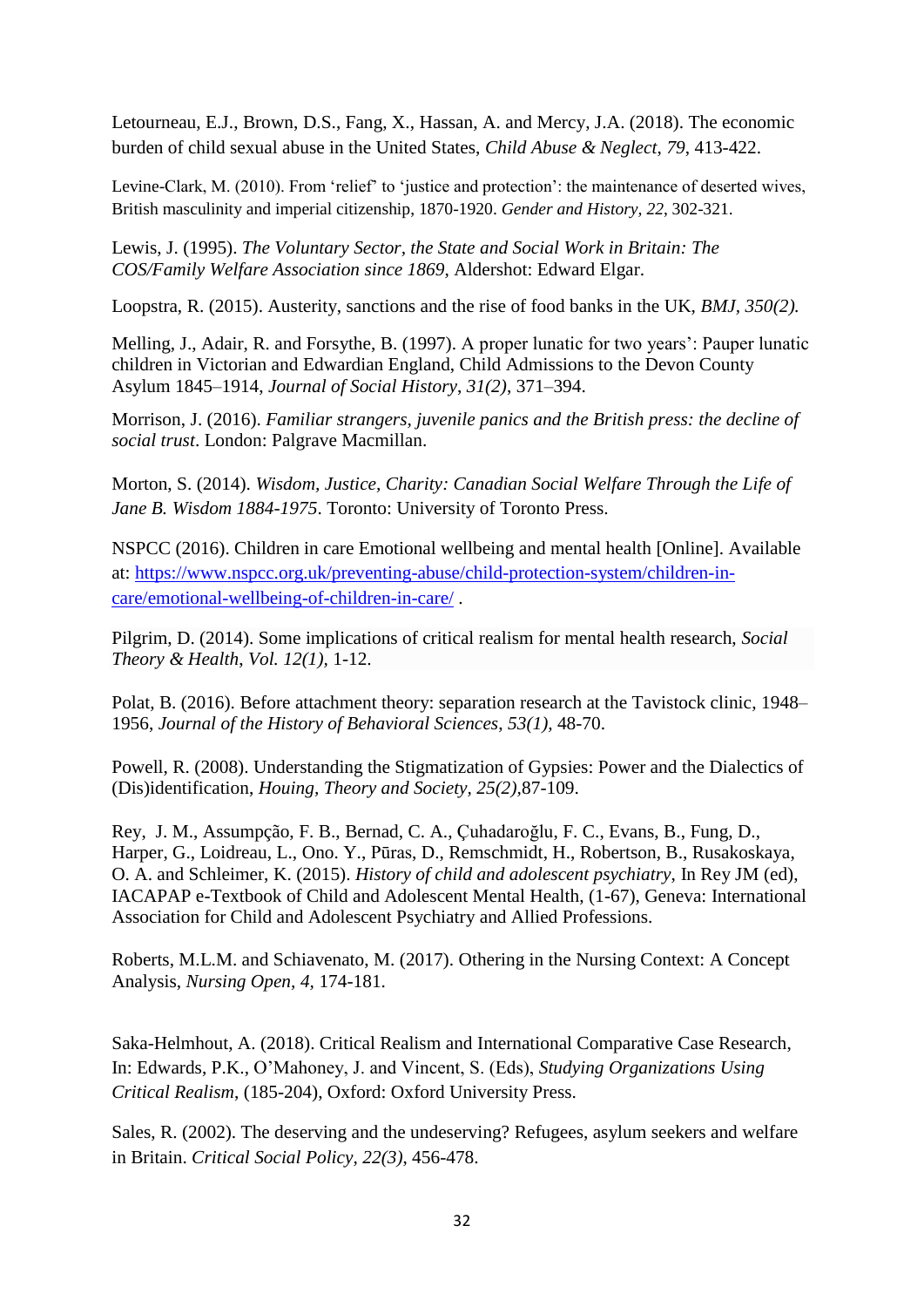Sayer A. (2000), *Realism and Social Science*, London:Sage.

Sohasky, K.E. (2015). Safeguarding the interests of the State from defective delinquent girls, *Journal of the History of Behavioral Sciences*, *52(1),* 20-40.

Steffel, M., William, E.F. and Perrmann-Graham, J. (2016). Passing the buck: Delegating choices to others to avoid responsibility and blame, *Organizational Behavior and Human Decision Processes*, *135*, 32-44.

Stein, M. (2006). Research Review: Young people leaving care*, Child and Family Social Work, 11*, 273–279.

Stewart, J. (2011). "The Dangerous Age of Childhood": Child Guidance and the "Normal" Child in Great Britain, 1920-1950, *Pedagogica Historica*, *47,*785-803.

Tasca, C., Rapetti, M., Carta, M.G. and Fadda, B. (2012). Women and Hysteria in the History of Mental Health, *Clinical Practice & Epidemiology in Mental Health, 8*, 110-119.

Thane, P. (2012). The 'Big Society' and the 'Big State': creative tension or crowding out? *Twentieth Century British History*, *23*, 408-429.

Turpell-Lafond, M.E. (2014). Lost in the Shadows: How a Lack of Help meant a Loss of Hope for one First Nations Girl. *Investigative Report Representative for Children and Youth*, [https://rcybc.ca/sites/default/files/documents/pdf/reports\\_publications/rcy\\_lost-in-the](https://rcybc.ca/sites/default/files/documents/pdf/reports_publications/rcy_lost-in-the-shadows_forweb_17feb.pdf)[shadows\\_forweb\\_17feb.pdf.](https://rcybc.ca/sites/default/files/documents/pdf/reports_publications/rcy_lost-in-the-shadows_forweb_17feb.pdf)

Vaismoradi, M., Turunen, H. and Bondas, T. (2013). Content analysis and thematic analysis: Implications for conducting a qualitative descriptive study, *Nursing & Health Sciences*, *15,* 398-405.

Ward, H. (1990). *The charitable relationship: parents, children and the Waifs and Strays Society*, University of Bristol. [Online] Available at: [https://research](https://research-information.bristol.ac.uk/files/34489504/292443.pdf)[information.bristol.ac.uk/files/34489504/292443.pdf](https://research-information.bristol.ac.uk/files/34489504/292443.pdf)

Whelan, R. (2001). *Helping the Poor. Friendly visiting, dole charities and dole queues.* London: Civitas:Institute for the Study of Civil Society.

Zehr, H. (2014). *The Little Book of Restorative Justice*, New York: Skyhorse Publishing.

Appendix 1

*Table 3: Examples of Institutional, Social Policy/Social Work and Psychology/Psychiatry Factors*

|                               | <b>Institutions/Services</b> | <b>Social Policy/Social</b> | <b>Psychology/Psychiatry</b> |
|-------------------------------|------------------------------|-----------------------------|------------------------------|
|                               |                              | work                        |                              |
| <b>Data set 1:</b> Children's | Industrial Schools (caring)  | Goschen (president of       | Growing understanding of     |
| Society (Waifs and            | for neglected children);     | the Poor Law Board)         | the multiple factors         |
|                               | 1857-1933.                   | slashes Poor Law            | involved in the              |